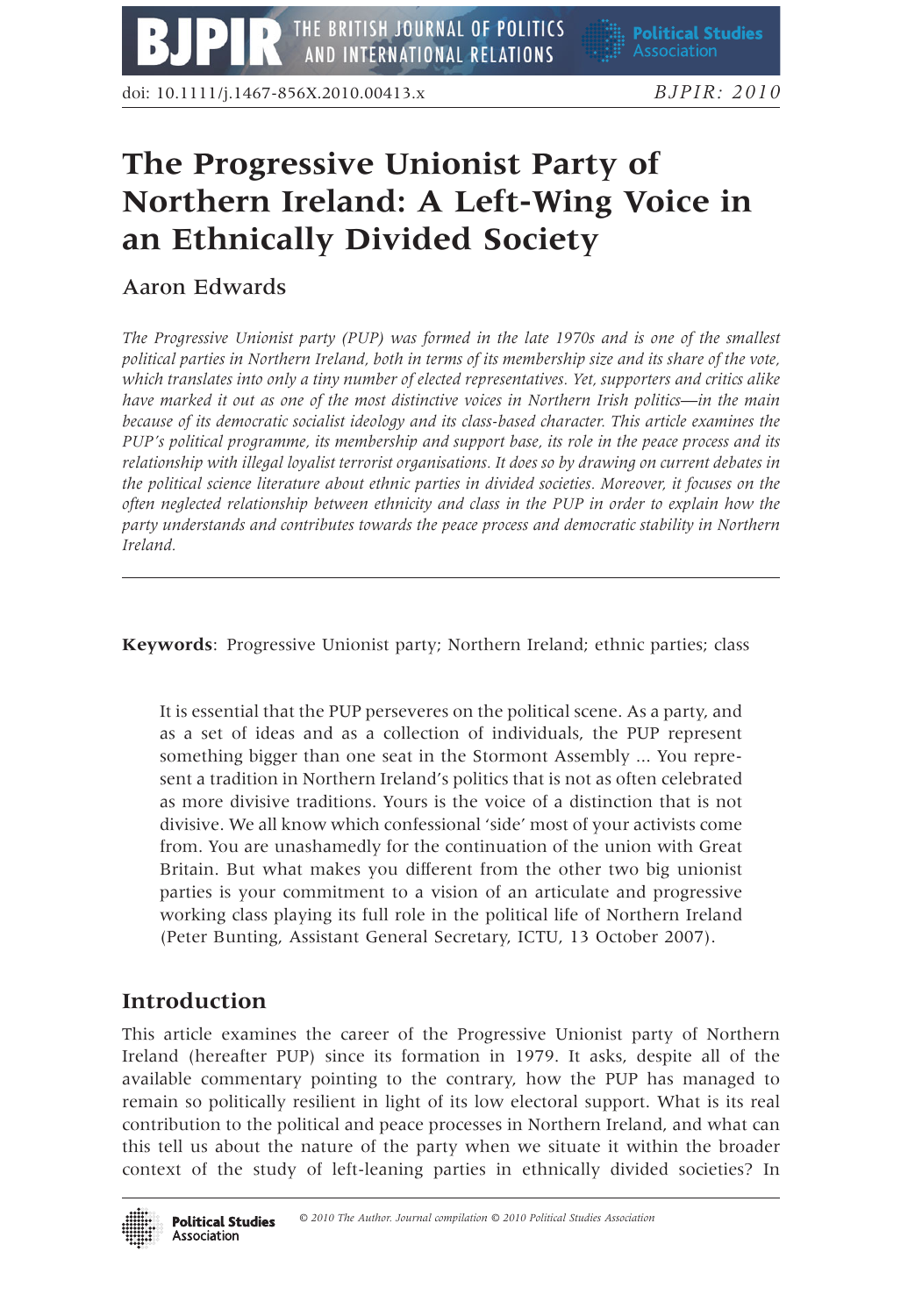addressing these core objectives, the article is organised into three main parts. Part one analyses the party's ideology, membership and political career, drawing on the available literature on ethnic parties to argue that the PUP is first and foremost an ethnic-based party—rooted firmly in the Protestant unionist community—which articulates a unique left-leaning political programme. Part two examines the PUP from the perspective of a survey of the party's membership, carried out by the author at its 2007 annual conference, $\frac{1}{2}$  and thereby offering an empirically informed critique of the existing literature. Arguably, most available critiques of the party have been advanced by sociologists—with political scientists generally conspicuous by their absence—leading to a narrow disciplinary focus on the party's identity and less concern with its actual *political significance* in Northern Ireland's so-called 'ethnic dual party system' (Mitchell 1995). Finally, the article explains for the first time just how the PUP is linked to two illegal loyalist terrorist groupings, the Ulster Volunteer Force (UVF) and Red Hand Commando (RHC), detailing what implications such a relationship has had for the party's political development. The main argument put forward here is twofold: that the PUP has been chronically under-researched and under-theorised and this has led to a skewed understanding of its significance *vis-à-vis* the political and peace processes in Northern Ireland.

### **The PUP's Unique 'Voice'**

The development of the PUP since the loyalist paramilitary ceasefires in October 1994 is somewhat synonymous with the former leader of the party, David Ervine, $^2$ who died unexpectedly in January 2007 (see BBC 2007a). Arguably Ervine was representative of a distinctive working-class unionist voice within Northern Irish politics that has proven considerably resilient over the past three decades, despite the existence of deep-rooted ethno-national and religious divisions. It could even be said that he personified his party's brand of democratic socialism, while communicating it effectively to a wider audience. Like its former leader, the PUP views its role in the 'peace process' in pragmatic terms—as that of a political vanguard, providing leadership to the Protestant working class who have been abandoned by 'traditional unionism' (PUP 1979, 1985, 1996 and 2007a; McAuley 2004, 528–529). Nonetheless, the PUP does not enjoy popular legitimacy in the eyes of the electorate, nor does it command a significant share of the vote from within the Protestant working-class community. While there are several plausible reasons for the party's poor electoral performance, it seems likely that 'it is the structure of Ulster politics that makes it easy for working-class Protestants not to support paramilitaries' (Bruce 1992, 242), or any loyalist paramilitary-linked parties for that matter, which remains the principal obstacle to its political advancement. Moreover, a further complicating factor for small left-of-centre parties in Northern Ireland is the nature of the party system itself, which is often characterised as 'ethno-national-religious' because 'national identity and religious affiliation (often intertwined) are the most important variables in terms of party choice' (Tonge 2006, 167). Ten years after the signing of the Belfast Agreement the party system remains unchanged and shows little likelihood of realigning along left–right lines (Tonge 2006, 203).<sup>3</sup>

Notwithstanding its lack of popular endorsement supporters and critics alike have marked the PUP out as one of the most distinctive voices in unionist and Northern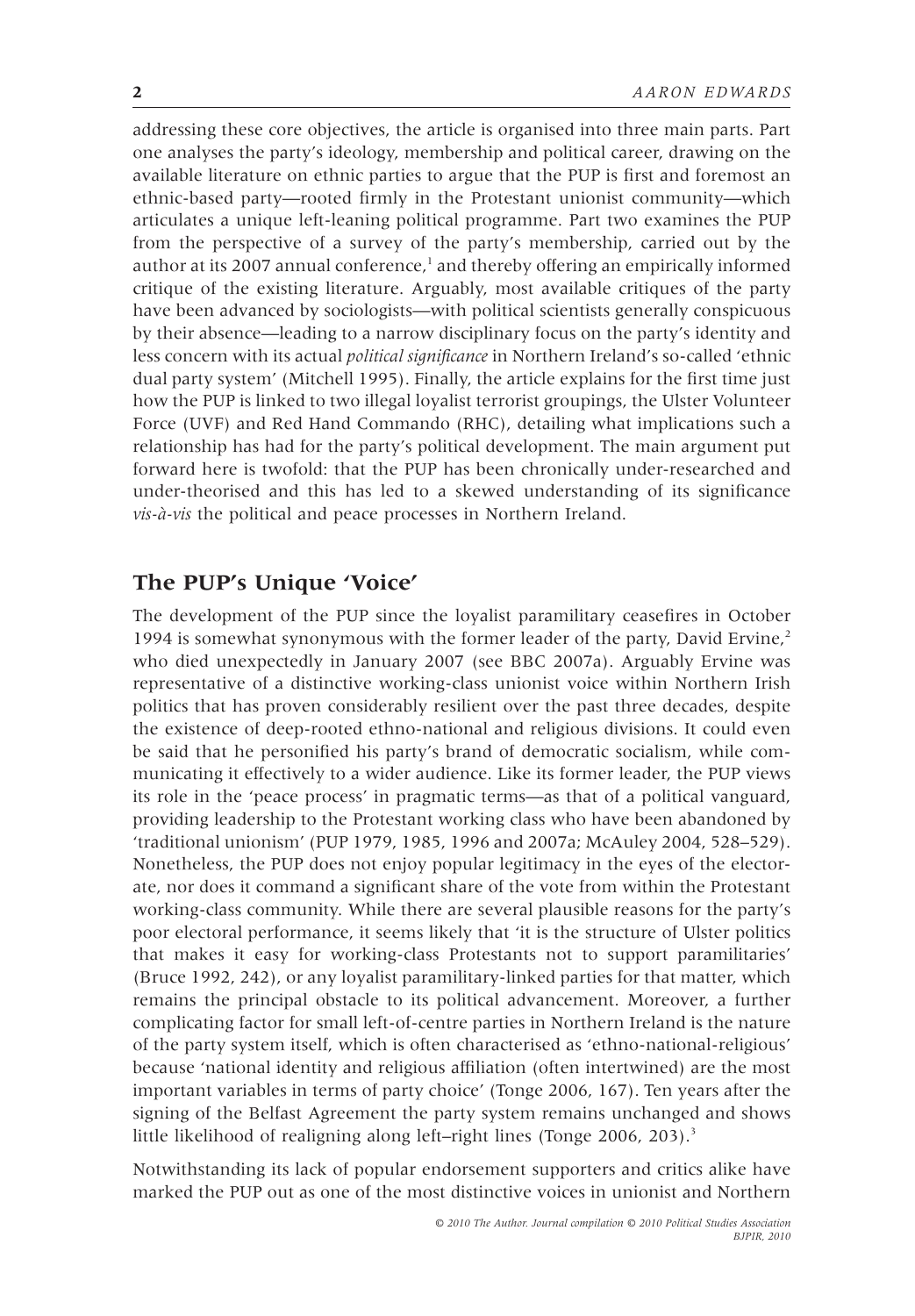Irish politics (Feeney 2006; Bunting 2007). As Monica McWilliams, the former leader of the Women's Coalition (a now defunct political party that sought to represent female interests), recalled:

When that voice came to the [negotiating] table in terms of having read widely, having studied the situation, and having engaged with other people, they came to the table with a different analysis, and they were very courageous individuals because they were contesting their own tribe, and that's a real sign of a leader (cited in Gormley-Heenan 2001, 34).

Despite the party's unique democratic socialist ideology and class-based character, the academic literature has failed adequately to explore the inter-relationship of the concepts of class and ethnicity in the case of the PUP, and arguably *inter alia* the party system in Northern Ireland more broadly.

## **The PUP: Political Identity and Ideology**

Since its formation in 1979 the PUP has been the only unionist party to lobby consistently for what it terms the 'sharing of responsibility' between unionists and nationalists (PUP, 2007c). Despite the overwhelming Protestant unionist complexion of its membership it never advocated the return to majority rule, popularly favoured by the two mainstream unionist parties at various times since the collapse of the one-party-dominated Stormont parliament in March 1972. Indeed, some scholars have labelled the PUP's politics a form of 'civic unionism' *vis-à-vis* the 'ethnic unionism' of its rivals in the Democratic Unionist Party (DUP) and Ulster Unionist Party (UUP). While these categories are somewhat oversimplistic (Walker 2004, 225), it can be argued that the former brand is more obviously British orientated with a clear perusal for power-sharing between Protestant unionists and Irish nationalists in a Northern Ireland context, while the latter displays a tendency for parochialism and a 'deflated superiority complex' (Finlay 2001, 4). According to Jon Tonge the PUP's civic unionist philosophy 'goes further than the limited form of civic unionism developed by the pro-GFA4 wing of the UUP in seeking loyalist co-operation with the strident representatives of northern nationalism and the promotion of radical politics from below' (Tonge 2005, 197). And in Graham Walker's (2004, 253) view:

The extent to which the PUP and the UDP became significant players in what had come to be called 'the peace process' helped shift the centre of gravity within Unionism away from the religious and ethnic pole towards a secular and civic one, and in so doing rather undermined the validity of the scholarly models of Unionism which had hitherto dominated the field.

Thus, even though the party commands its overwhelming membership, support and votes from within the Protestant working-class community, it has made overtures to the minority Catholic community (PUP 1985).

Unlike ethnic-exclusivist parties, then, whose aim is to gain control of the state and exempt from power all others, the PUP favours a form of conciliatory politics at a local level which 'produces a new style of politics that replaces the senseless tribalism that dominates our past' (PUP, 2007c). The PUP seeks to empower the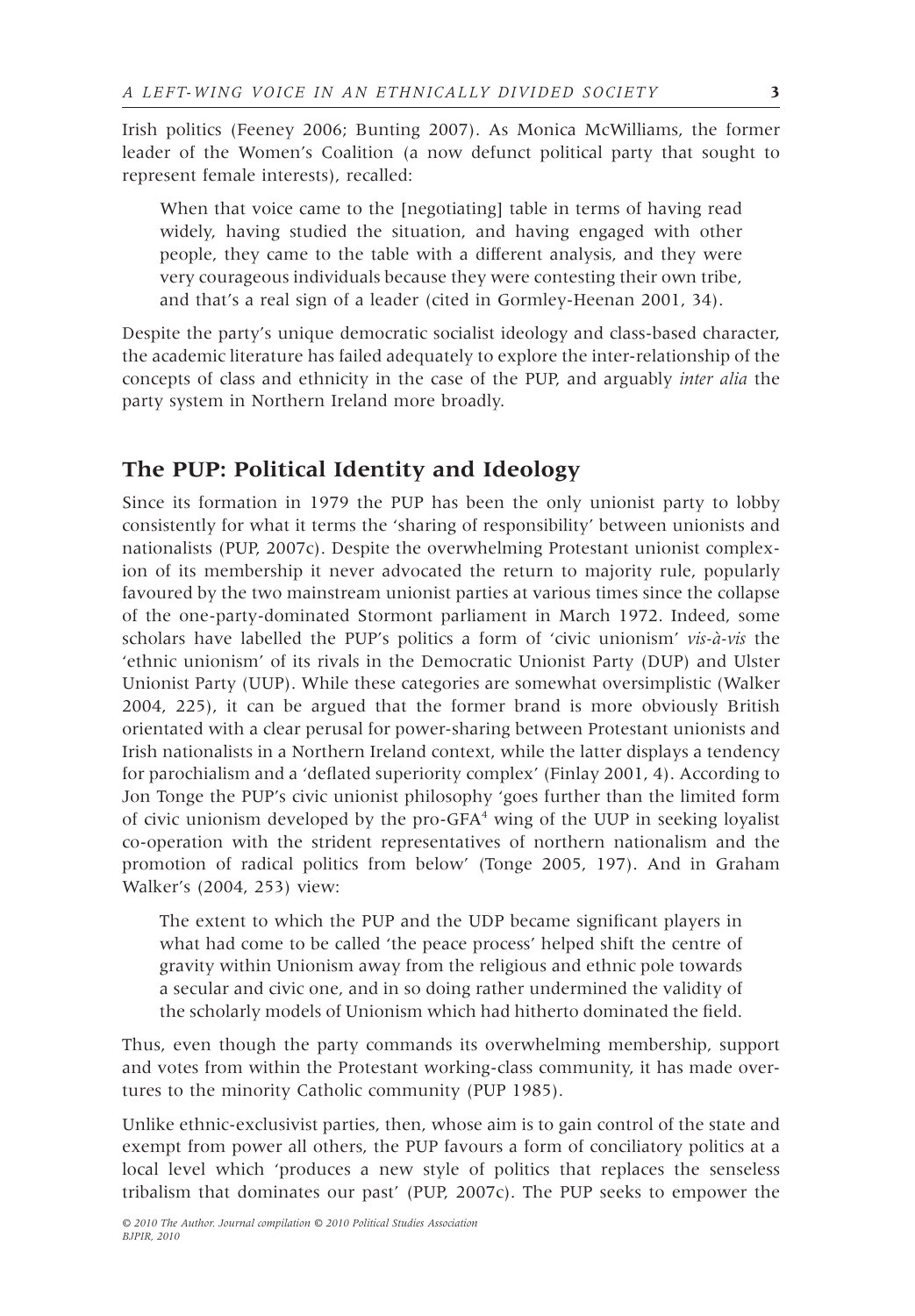Protestant working class by lobbying government and in so doing it strongly emphasises its class-based character (Purvis 2007; PUP 2007c). The coexistence of ethnic and class variables in a political party is entirely plausible. As Donald Horowitz (2000, 7) observes, '[n]owhere, of course, is politics simply reducible to the common denominator of ethnic ties. Even in the most severely divided society, there are also other issues'.<sup>5</sup> In the PUP's case one of the most important independent variables is class identity, which is perhaps one of the most under-researched aspects of party politics in Northern Ireland and other divided societies (see Edwards 2009b, for a similar argument).

There is certainly anecdotal evidence of the PUP receiving Catholic votes in marginal areas, such as Short Strand in East Belfast and in Newtownabbey on the outskirts of North Belfast, but in reality it is a little more complicated to ascertain exact voting patterns. Empirically, and as the latest Assembly election results from 2007 illustrate, the party did win approximately 408 transferred votes in the contest from the two principal nationalist parties Sinn Fein and the SDLP, 116 more transfers than the party received from the unionist bloc and 90 short of the number of transfers from the bi-confessional bloc made up of Alliance party, Greens and Others (Northern Ireland Assembly Research Report 2007, 37). Nevertheless, the limited nature of voting across the traditional ethno-national divide means that we must analyse such statistics with caution before viewing the PUP as an inter-ethnic party; above all it draws its members, supporters and voters from an ethnically exclusive pool, that is, the Protestant unionist community. Put simply, the PUP is an ethnic party with a left-leaning civic unionist political outlook. Furthermore, its relationship with the UVF and RHC makes it difficult for many Catholic nationalists to consider voting for the party based on common socioeconomic concerns.

Notwithstanding the lack of a cross-community complexion the PUP remains a party with a left-leaning programme. The PUP's own Constitution is modelled on that of the earlier labourist Northern Ireland Labour Party (NILP), although the former has always been more explicit in its support for the unionist position than the latter (Edwards 2007; Edwards 2009b). While it makes room for both individual and affiliated membership it seems that the stress is again on individual membership as no trades unions, community-based organisations or other interest groups are formally represented at the party's conference. The PUP (1996) lists among its main objectives: 'To organise and maintain in Parliaments, National and Regional, a Political Labour and Unionist Party' while at the same time it maintains a steadfast vigilance 'To watch over, promote and protect the constitutional position of Northern Ireland as an integral part of the United Kingdom'. These key objectives reinforce its unique socialist and unionist character. Indeed article 4.5. in the PUP's Constitution retains the Old Weberian Clause 4 from the British Labour Party Constitution, which aims:

To secure for the workers by hand or by brain the full fruits of their industry and the most equitable distribution thereof that may be possible upon the basis of common ownership of the means of production, distribution and exchange, and the best obtainable system of popular administration and control of each industry or service.

It is obvious from the party's aims and objectives that it remains rooted firmly in the working-class community it seeks to represent and places the promotion of the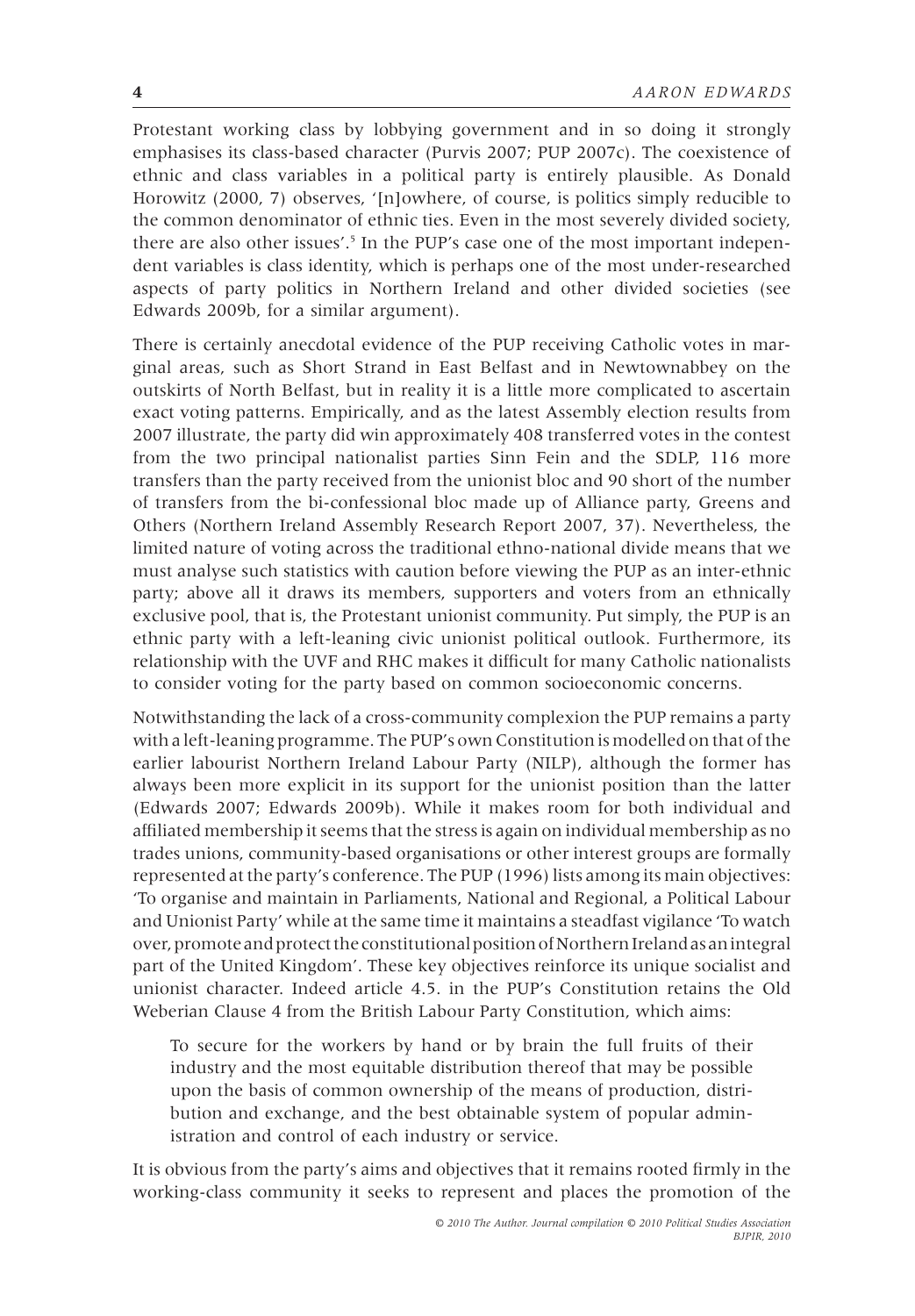'Political, Social and Economic emancipation of the people of Northern Ireland, and more particularly of those who depend upon their exertions by hand or brain for the means of life' at the very apex of its policy decisions. Unlike the NILP, which was more explicitly democratic socialist and non-confessional (Edwards 2007, 2008 and 2009b), the PUP articulates its entire political programme from a mainly workingclass unionist perspective (Edwards 2007).

The PUP was the by-product of a unique set of political circumstances in the 1970s and can trace its genesis to two political parties: the Volunteer Political Party (VPP) and the NILP. Its discourse on power-sharing developed from the thinking of Gusty Spence, the first commander of the UVF, who articulated the need for loyalists and republicans to 'sit down together for the good of our country' as early as July 1977 (cited in Purvis 2009). Yet it was built principally on the existing political foundations and the policy experience of two former members of the NILP, David Overend and Jim McDonald. Both were members of the Shankill branch of the NILP. Overend in particular 'played a major role in the formation of the PUP ... coming from a Northern Ireland Labour Party background. [H]is policy documents (and he did do most of them) would have been based on his Labour tendencies' (Interview, Jim McDonald, 4 May 2005).<sup>6</sup> The NILP successfully tapped into the labourist culture prevalent within the Protestant working-class constituency. Unlike the PUP, however, it built up an avowedly inter-ethnic support base which reflected the divided society in which it operated. What marked the NILP out was its nonconfessional political programme and willingness to work within the confines of the Northern Ireland parliamentary system to lobby local government on the socioeconomic concerns of its constituents (Edwards 2007, 2008 and 2009b). Both the VPP and the NILP failed to gain much headway in the 1970s and collapsed due to a complex set of circumstances, including a deteriorating security situation, a segmented party system and voter apathy.

The failure to cultivate political legitimacy among the Protestant working-class electorate has been a frustrating enterprise for left-leaning political parties like the PUP. Over the past 25 years the PUP has gone from describing itself as a 'socialist unionist party' (PUP 1985 and 1986) to now seeing itself as 'a labour orientated party, committed to achieving a new Northern Ireland, free from the mismanaged and stale politics of the past' (PUP 2007a; see also PUP 2003; 2004). This identity emerged from the dissatisfaction on the part of some of its activists of 'decades of under and misrepresentation of the Unionist working class by traditional Unionist parties. These parties claim to represent the Unionist/Loyalist working class, but their policies work in direct opposition to this claim'. The party is committed to working towards 'an anti-sectarian and pluralist Northern Ireland' (PUP 2007a).

There is certainly evidence to suggest that people join and support the PUP for a variety of reasons. According to a membership survey undertaken by the author in 2007, most PUP members joined the party for a range of reasons. Some of the most commonly voiced were: 'support for David Ervine', 'for change', 'to get involved in something positive within the loyalist community', 'to help Ulster to a socialist and democratic future', 'to work with progressive elements in working class areas', 'to help my community and get away from red, white and blue and green, white and gold [politics]' and because of 'the party's approach to conflict transformation'. That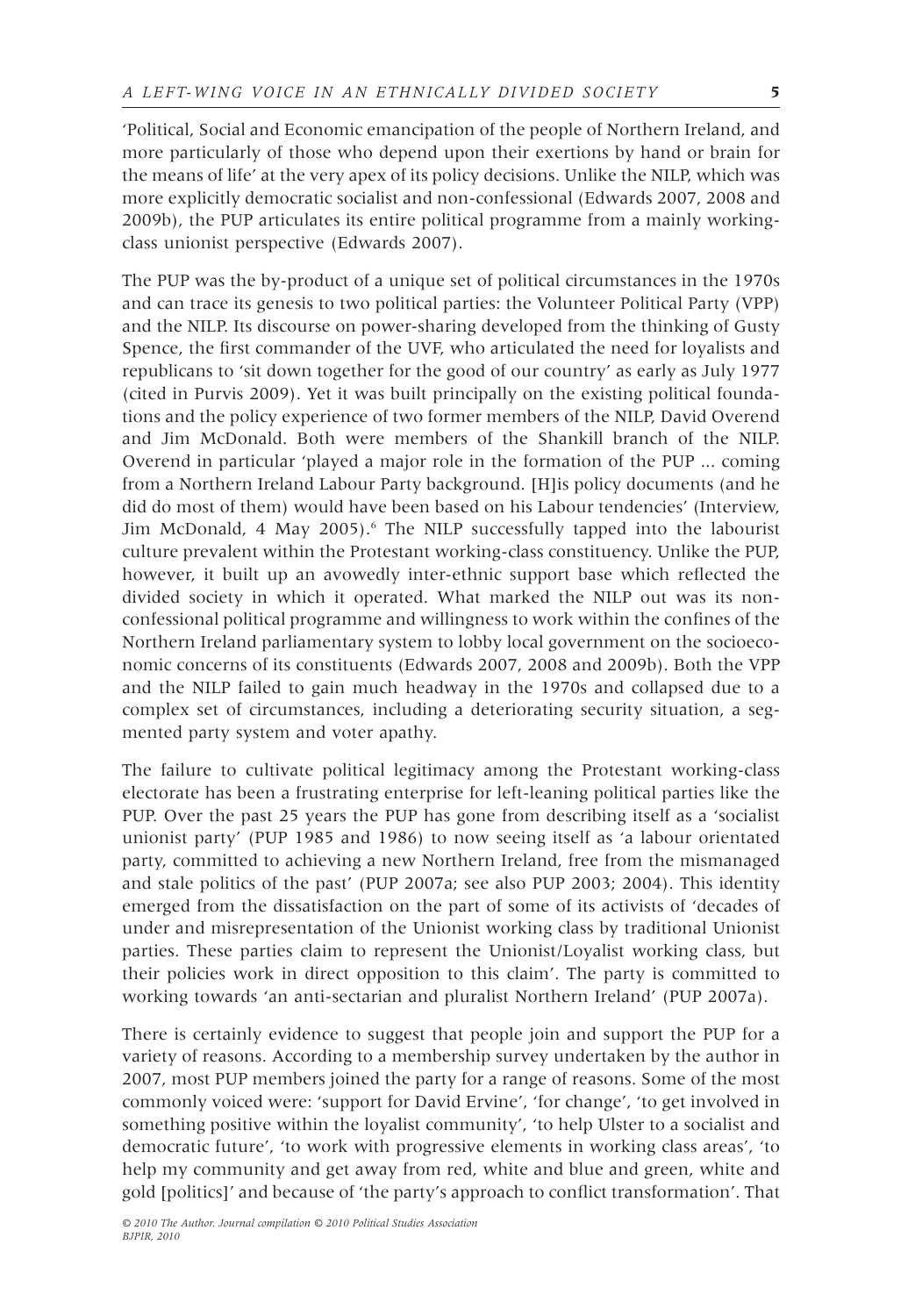most members have a good understanding of the party's political programme is attributable principally to the articulation of party policies by its spokespeople, as well as the induction programme devised and delivered by the party's political education officer, Dugald McCullough.

Further assumptions about the nature of the party's programme were confirmed by the survey questions dealing with members' understanding of the party's significance. In answer to the question: 'What do you think the PUP stands for?', 42 per cent of all respondents said 'socialism', 26 per cent said 'working class', 16 per cent said 'loyalist' and the remaining 16 per cent said 'unionist'. This correlates with the other question asked: 'In your opinion, who does the PUP represent?', to which 71 per cent of all respondents replied either 'working class' or a mix of 'working-class loyalists' and/or 'working-class unionists'. A minority were divided between either 'the people', 'everyone' or the 'UVF/RHC'. The latter answer is curious given that, historically speaking, loyalist paramilitaries have refused to permit political activism to overshadow military prowess. In this post-Agreement era the paramilitary rank and file continue to look upon politics sceptically. In a constituency where UVF and PUP activists work closely together on community development issues, some middle-ranking militarists feel more endeared to larger unionist parties to represent them in terms of constitutional politics (Bloomer 2008). Thus, while the main function of a party like the PUP is to contest elections and to seek a mandate from its supporters, that does not preclude it from flagging up the distinctiveness of its left-leaning ideology *vis-à-vis* the conservatism of its opponents in the mainstream unionist parties (Bruce 2001, 30).

This practice of 'thinking outside the box' (*Irish News*, 11 October 2004), as David Ervine once put it, has always been a difficult concept for the PUP to communicate to its wider electoral support base. Some of the party's representatives have encountered an underlying 'conservatism' in some sections of the loyalist community which has impacted on the PUP's ability to sell its radical left-wing politics (Interview, Dawn Purvis, 4 August 2005;7 see also McAuley 2002, 110). Nevertheless, while electoral space clearly existed 'for a populist secular unionist party which can articulate the interests of the poor working-class cultural Protestants' (McGarry and O'Leary 1995, 406) in the wake of the paramilitary ceasefires of 1994, it remains to be seen whether the PUP can offer this counter-hegemonic electoral challenge at a time when the DUP has clearly exerted its dominance in unionist politics.

As suggested above, the PUP draws most of its support from the Protestant working class (McAuley 2004). At the PUP's annual conference in 1995 the veteran UVF commander turned PUP activist, Gusty Spence (1995) illuminated the differences between his party and what he termed 'traditional unionism':

Along the way Unionism became sullied and distant, with the interests of the selfish placed above the needs of the country, with the name Unionism being equated with all that is rotten in our Society and it is our firm undertaking to win it back for the ordinary people and make it accountable, accessible, confident and caring. That is the commitment of the Progressive Unionist Party.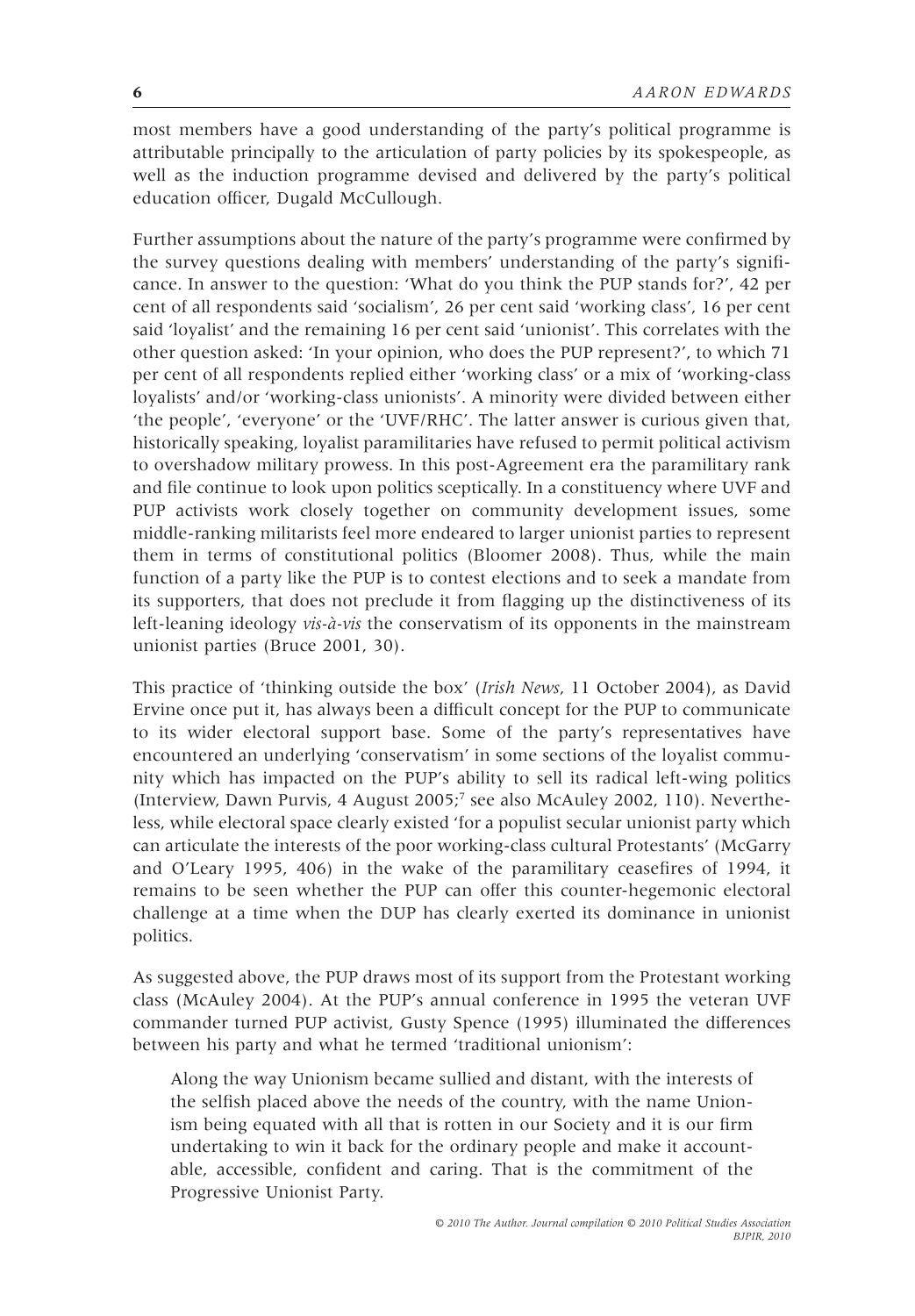Three years later Ervine (1998; see also Ervine 2002) used similar language when he stated that 'it has been mostly working-class people who have borne the brunt of the violence over these past twenty-five years and they are sick and tired of political sabre-rattling and mischievousness from whatever quarter'. The clear blue water that the PUP has placed between its political programme and that of the mainstream unionist parties has made it, to borrow Peter Bunting's (2007) phrase, a 'voice of a distinction that is not divisive'. This was something articulated by the party as early as 1981:

The Progressive Unionist Party is a minority party and has not sought to build an undemocratic structure, neither have we any intention of doing so. Our political ideologies are aimed at securing a Democratic Devolved Administration serving the needs of all the people of Northern Ireland and there is no better approach than majority consent (PUP 1981).

Arguably, the distinction became more marked in the wake of the paramilitary ceasefires when the party mushroomed in size. Consequently, without sophisticated party machinery at its disposal it soon found it faced 'difficulty in coping with the influx of new members' (Bloomer 2008, 98). The development of the PUP since the late 1970s—particularly in organisation and electoral performance—has thrown up further challenges and possibilities for the party.

#### **The PUP as an 'Ethnic Party'**

This article draws on the literature on ethnic parties (Horowitz 1971, 2000 and 2002; Chandra 2001 and 2005; Farrington 2008) to explain the PUP's political significance *vis-à-vis* its main unionist rivals. It argues that we must move beyond Irish (and Northern Irish) particularity and view the PUP's career in conventional political science terms. Too often scholars have allowed journalistic sensationalism to prevent them from making an objective judgement on the type of political party the PUP professes to be and how the 'ethnic dual party system' impacts on its political development. This has hindered our understanding of the party and obscured the true nature of the party. As Horowitz observes:

Whether ethnic parties emerge—and when—how many of them, their relative strength, and their interactions all have much to do with group division and cohesion. And the contours of the party system in an ethnically divided society have a profound effect on the ethnic outcomes of party politics (Horowitz 2000, 293).

What adds to the complex web of symbolism and meaning appropriated by ethnic groups in Northern Ireland is their close proximity to national identity which manifests itself in distinctly political terms. As Ernest Gellner (1983, 94) suggests:

In fact, ethnicity enters the political sphere as 'nationalism' at times when cultural homogeneity or continuity (not classlessness) is required by the economic base of social life, and when consequently culture-linked class differences become noxious, while ethnically unmarked, gradual class differences remain tolerable.

The class dimension in moderate ethnic conflicts tends to be overlooked, and this is particularly the case in Northern Ireland. Some authors cite the dominance of the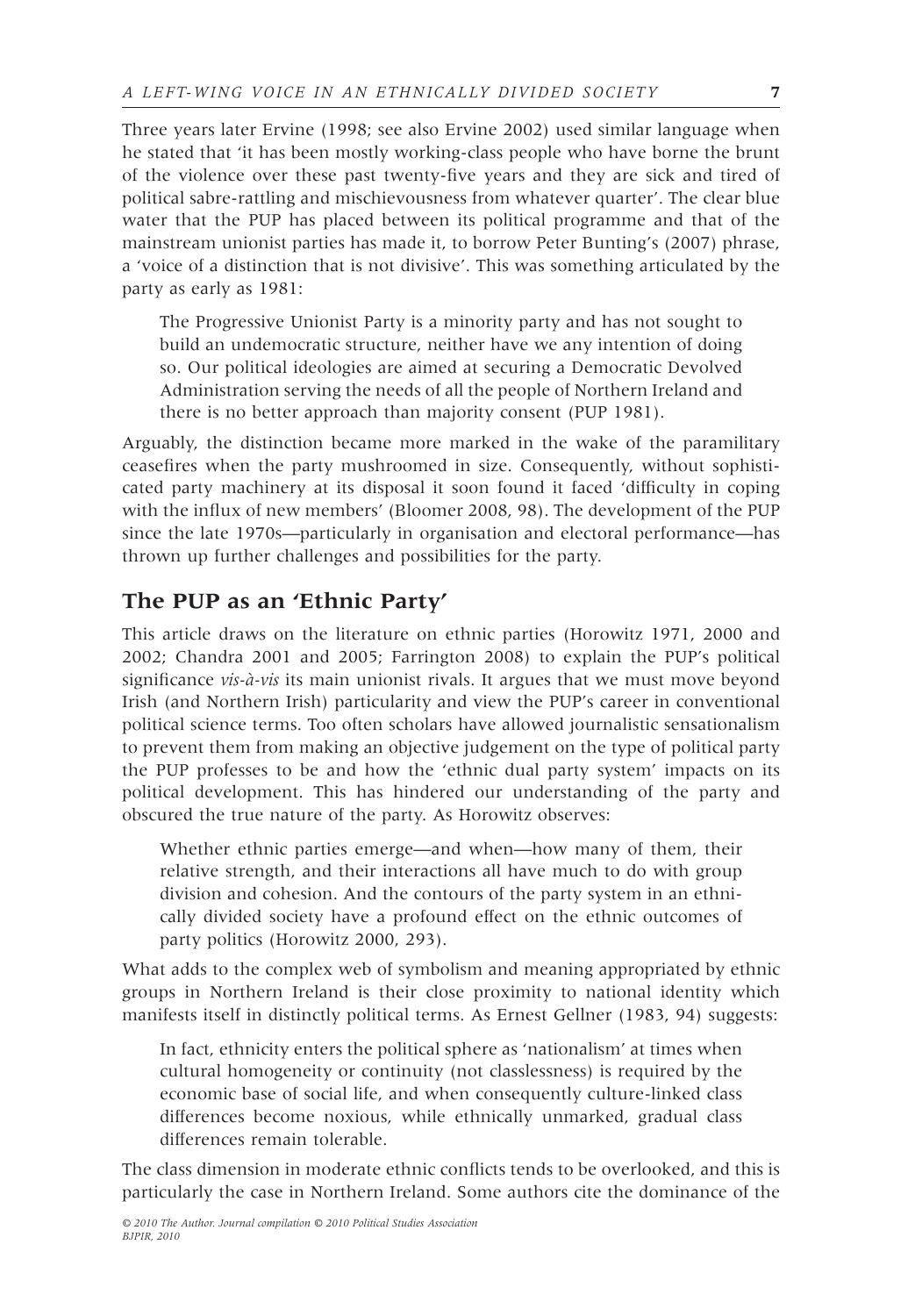'ethnic conflict studies' paradigm in scholarly research on political parties and institutions in the province as the principal reason for a dearth in class-based accounts (Coulter 1999), while others point to the limited impact of the variable of class on the reinforcing ethno-national identities of the province's two main traditions (McGarry and O'Leary 1995 and 2004). Nonetheless it is impossible to understand the true dynamics of the conflict, and the phenomenon of loyalist politics, without taking into account the interplay of culture, ethnicity, national identity, religion *and* class (Edwards 2007, 2008 and 2009b).

Politically speaking, categorisation becomes even more complicated when divisions are manifest within and between ethnic blocs. Sometimes this gives rise to 'ethnic outbidding':

An ethnic party appeals to voters as the champion of the interests of one ethnic category or set of categories to the exclusion of others, and makes such an appeal central to its mobilising strategy. The key aspect of this definition is exclusion. An ethnic party may champion the interests of more than one ethnic category, but only by identifying the common ethnic enemy to be excluded (Chandra 2005, 236).

This definition is perhaps more apt for the larger DUP or UUP, than the PUP, in the main because the latter has advocated the inclusive option of sharing power between Protestants and Catholics since its inception, not merely as a tactic to be exploited for political gain at the expense of political rivals. Nevertheless, in practice the PUP has also played up its unionist political identity when 'the other' threatened to upset the ethnic balance of power in the Northern Ireland Assembly. For example, Ervine justified his decision to take the PUP into an assembly alliance with the UUP by saying that the party had decided to put 'country before party' (Ervine 2006). However, for more critical commentators it showed that he had 'conceded that the unionist vote is a purely tribal vote. He has given up and returned to sectarian politics' (Feeney 2006, 2). Moreover, for his former Assembly colleague Billy Hutchinson,<sup>8</sup> who vehemently disagreed with Ervine's move, 'we [the PUP] are a separate party, we have our own identity and we need to row our own boat' (Interview, Billy Hutchinson, 14 December 2007).

When David Ervine died in January 2007 his successor Dawn Purvis played to the party's 'unionist wing' in a bid to retain the former's seat; this was regarded by many critics as a sign of the seemingly skin-thin socialism underpinning the party's programme. That the party has been able to prioritise ethno-national sentiment above democratic socialist values is evidence of the coexistence of what Ervine called the two main 'wings' within the party: the 'socialist wing' and the 'unionist wing' (Ervine 2006). A less sceptical interpretation would argue that the PUP is committed to democratic socialism and that the beating of the 'ethnic loyalty drum' was a tactical recognition of the prevailing political culture in Northern Ireland. Sometimes the PUP's leadership made decisions based on the need to keep the party from losing its relevance in the local political scene. As Ervine himself observed, 'I think we live as small socialist fish in a right-wing sea' (Interview, David Ervine, 21 September 2004).

Nonetheless, this is an inadequate explanation of the complex processes at work. As Christopher Farrington (2008, 28) contends, the ideological boundary between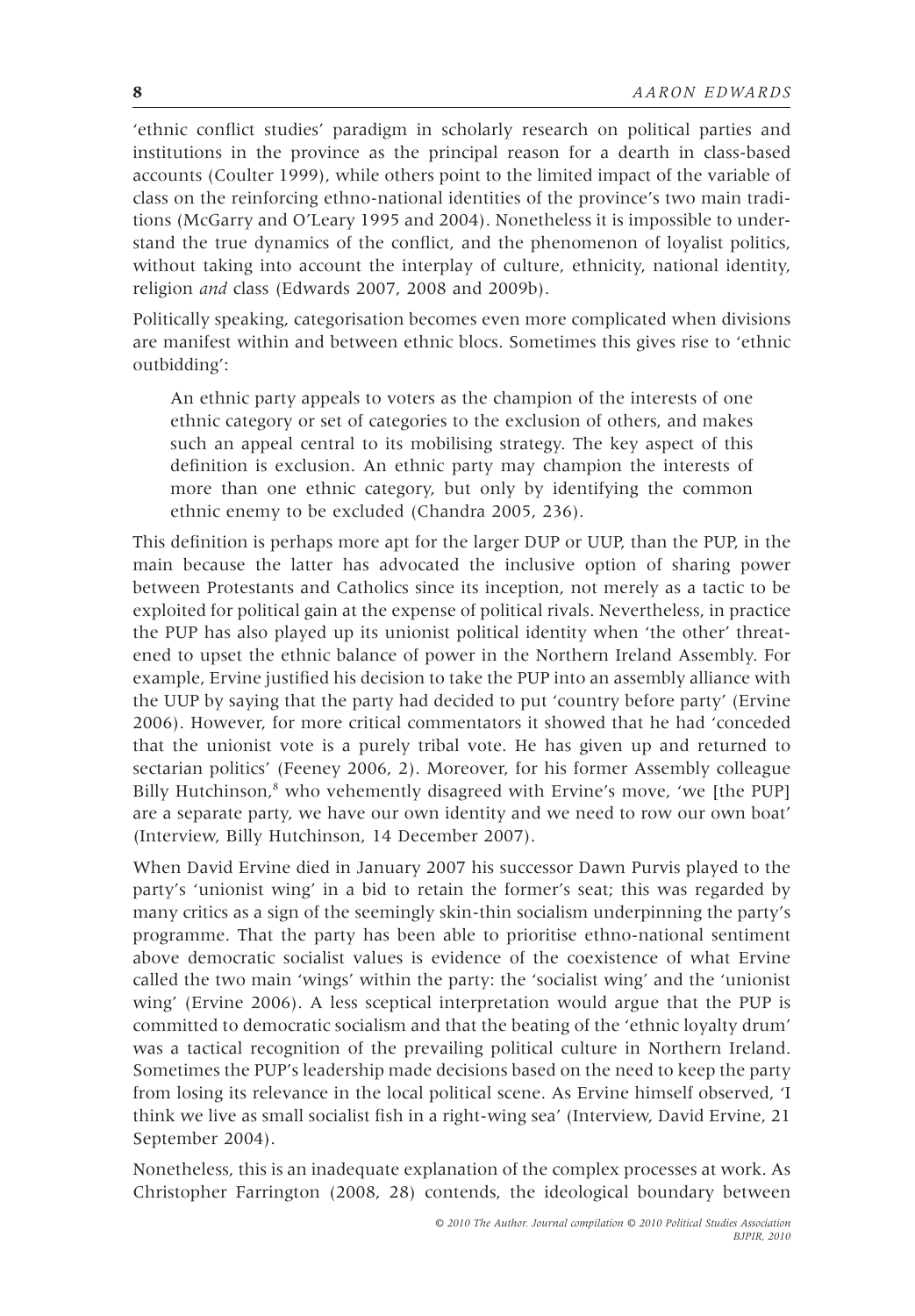loyalism and unionism is 'hazy' and '[w]e know much more about the dynamics of conflict between ethnic groups than we do about the internal dynamics of ethnic groups'. However, there were times when the lines of demarcation were more marked than Farrington's analysis allows. In the entire period throughout the history of the Northern Ireland state (1920–72), clear divisions became manifest as the unionist regime sought to stymie the threat posed by a range of hostile independent unionist and labour challenges to its 'cross-class alliance' (Bew et al. 2002, 27). In trying to explain the phenomenon of unionist unity Cynthia Enloe has asked an important question:

Why, then, did the Protestant community not split along class lines and thus dilute the ethnic cleavages threatening Northern Ireland's security? There have indeed been numerous attempts to combine Catholic poor and Protestant poor into a single class movement ... Sectarianism and racism, each raised to the level of ethnic loyalty by association with language and culture have managed to hold an ethnic community together. In the long run solidarity could not be built with flimsy material (Enloe 1973, 172).

However, the measured success of post-war political parties like the NILP, which attempted to transcend sectarianism, ultimately floundered when the constitutional issue took primacy (McGarry and O'Leary 1995, 156).

While this article agrees with the orthodox view that ethnicity is the primary ascriptive indicator of political choice in Northern Ireland, it questions the extent to which it is the *only* determinant factor, particularly in terms of social and political relationships within the Protestant community. Rather, what is being argued here is that the PUP is a unique class-based party operating in an ethnic party system, with a democratic socialist political ideology and a civic unionist stance on the constitutional question. Moreover, the PUP is the product of a class-based expression of loyalist identity and open criticism of the traditional forms of unionist leadership. As Walker has observed, the 'introduction of Direct Rule reduced overnight the Unionist Party from a party of government with patronage at its disposal, to a body of incoherent and ineffectual protest' (Walker 2004, 212). As a direct consequence the class-based tensions that the party had hitherto successfully challenged in the post-war period re-emerged in the form of radical loyalist parties—some left wing (like the PUP) and some right wing (in the form of independent loyalist and unionist politicians)—distinguished by their two-pronged hostility to the status quo and by their plebeian character (Nelson 1984). As Walker (2004, 212) writes, the Unionist party 'had been forced to mutate into a governing machine while continuing to embody a communal will; hence when deprived of the reins of government it stood as a symbol of tarnished ethnic honour'.

In an 'ethnic dual party system', which is segmented along vertical rather than horizontal lines, this is an inevitable outcome of the transformation in the political fortunes of those at the bottom of the societal ladder. As Horowitz explains, 'Vertical systems thus may possess more social cement than do horizontal at some stages in their evolution. But when the cement cracks, the edifice usually collapses: when vertical systems are undermined, they undergo fundamental transformation' (Horowitz 1971, 234).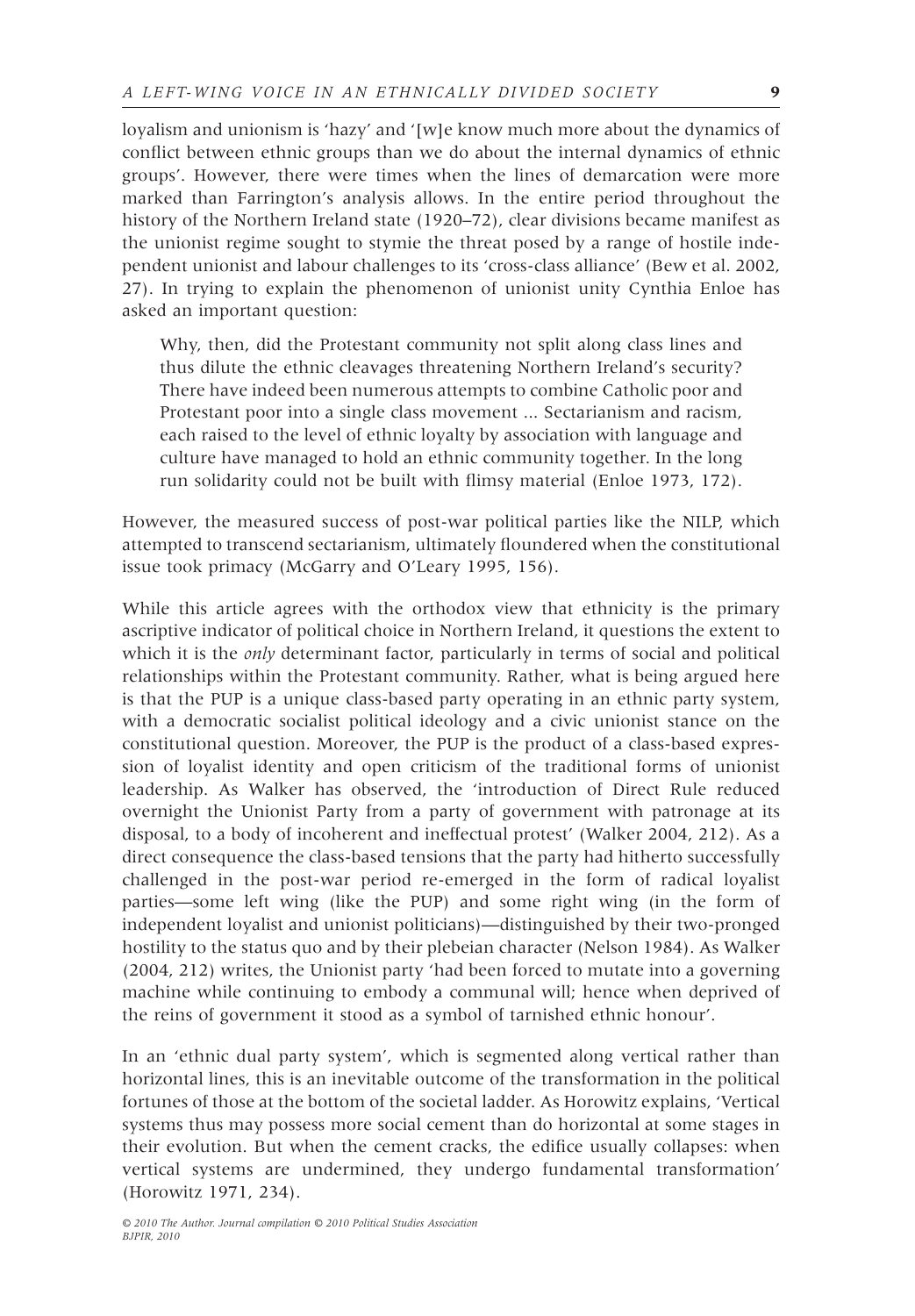Such a reconfiguration took place after 1972, when the unionist regime capitulated in the wake of the suspension of its devolved administration by the British government. Unionism has been attempting to restore a form of majoritarian government since then, despite alienation by the minority (Cunningham 2001, 13; Murray and Tonge 2005). The opposition of the minority Catholic community to a return to majoritarian rule meant that a restoration of government would only be acceptable on the basis of power-sharing between Catholics and Protestants. As the leading nationalist party after 1971 the SDLP also called for power-sharing with an Irish dimension. Thus, various attempts had been made by the British government after 1972 to reinstate a form of local administration—with confederal British–Irish trappings—that would command the necessary local, national and international legitimacy needed to sustain a settlement.

#### **Party Structure, Organisation and Electoral Performance**

In concert with other ethnic parties in Northern Ireland, the PUP 'identifies with the cause of the ethnic group it represents' (Horowitz 2000, 296), in this case the Protestant unionist community. Nevertheless it is unique in having a democratic socialist ideology, class-based character and close association with two illegal terrorist groups. Despite its diminutive size it has branches—some large like the East Belfast Constituency Association, some small like the Londonderry Constituency Association—scattered across the six counties.

Perhaps the principal reason why the PUP has failed to attract more members is due to its close association with the UVF and RHC (Edwards 2009a). Traditionally the party has given political analysis to both organisations since its formation in 1979, yet the relationship remains ill-defined. Some senior party strategists have maintained that 'the PUP is a separate organisation. There is plenty of evidence to show that the UVF don't vote for the PUP, so it would be wrong to say the PUP is the political voice of the UVF' (Interview, Billy Mitchell, 27 September 2005).9 Publicly the UVF rarely interferes with the PUP's political decisions. However, behind the scenes the UVF still holds the power of influence over some of the party's membership, in that certain PUP members have also been paramilitants. Hypothetically UVF members could also be paid up PUP members. In reality some are and this close association allows members of the former to shuttle back and forward to the non-combatant ranks of the latter. There remains no reciprocal mechanism for those PUP members who wish to cross over to the military wing.<sup>10</sup>

Despite its close association with the UVF and RHC, the PUP is not 'a front for the paramilitary UVF', as some commentators have suggested (Bruce 2007, 121). Indeed, PUP strategists themselves have described the relationship in less complicated terms:

The PUP grew out of the UVF, [yet] they are separate organisations. The leadership of the UVF asks the PUP for political analysis—that's at the macro level. At the grassroots level the UVF can't order its men to vote for the PUP. The vast majority don't vote for the PUP. Within the UVF you have people who are not aligned to any particular party—some [are] conservative, capitalist, left-wing, socialist—the best way to view the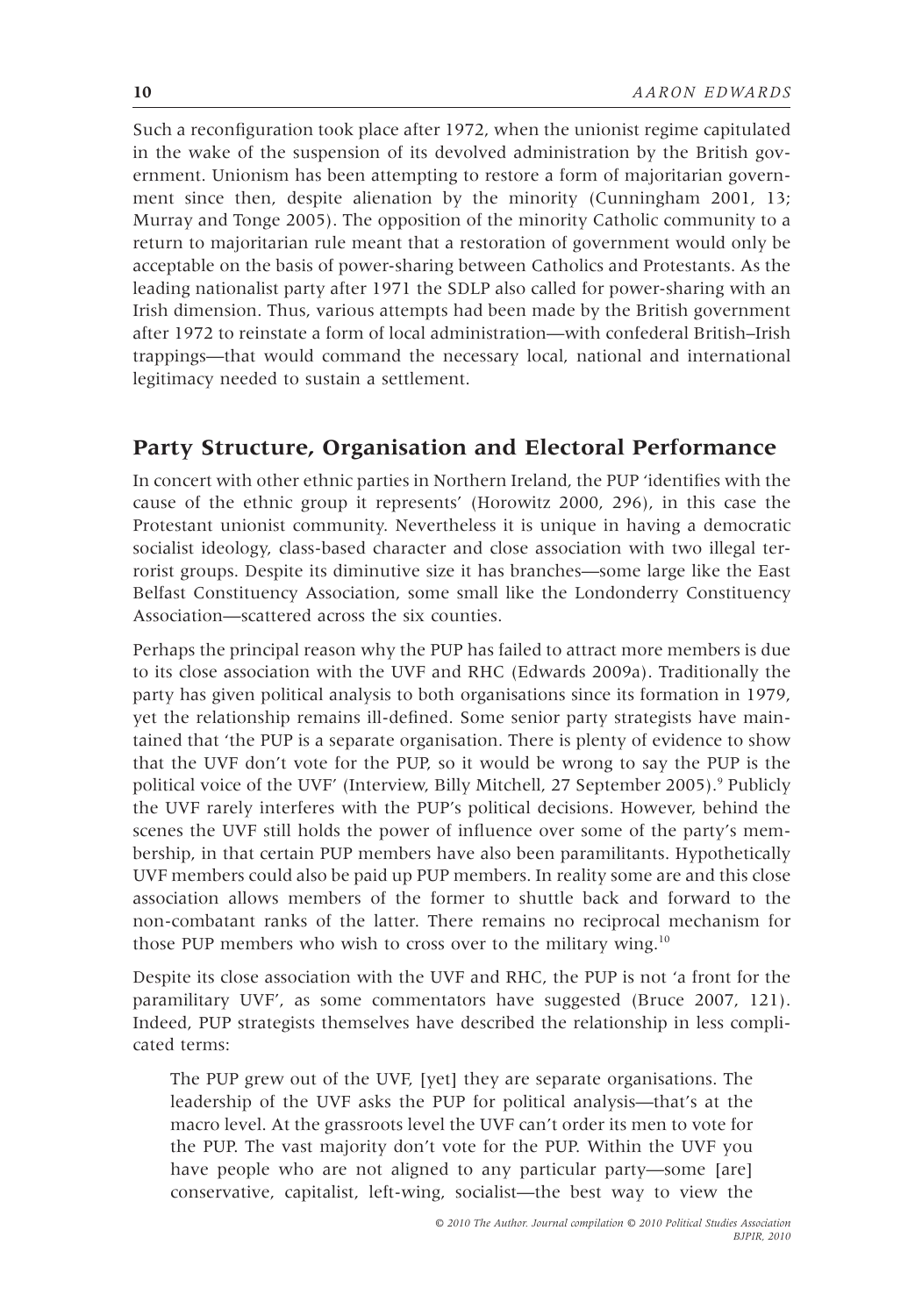relationship is the way some commentators [describe] it—one provides political analysis for the other. Sometimes the analysis is accepted, at other times rejected. This is the PUP's problem with the IMC [International Monitoring Commission], which insists that the PUP should be able to turn UVF violence off. Definitely following Canary Wharf—through that period to when the ceasefire was reinstated—the UVF took advice from the PUP (Interview, Billy Mitchell, 27 September 2005).

The relationship between 'party' and 'army' poses something of a dilemma to those in the former who have never been associated with paramilitarism; this is a situation that the party's new leader, Dawn Purvis, is attempting to rectify. Purvis is a technocrat, who has made moves towards modernising the party in its new post-Ervine phase of development. And there is much evidence that the association between the PUP and UVF is becoming less entangled and messy. Importantly, this goes some way to address the old argument within progressive loyalist ranks that because the UVF was chiefly responsible for forming the PUP in the first place, it will continue to dictate policy. As outlined above, apart from being inaccurate, the UVF is not represented on the PUP Executive Committee, nor does it control the party. As a left-of-centre political party, modelled on the British Labour Party, the central authority for the PUP remains the sovereignty of its annual party conference (PUP 1996). The UVF does not attend the party conference en masse, although some individual members who 'wear two hats' can be found loitering around outside the conference room, a practice common among Provisional IRA members attending annual Sinn Fein *Ard Fheis* meetings.

Apart from its relationship with illegal paramilitary groups, the PUP's main distinguishing feature is that—to date—it is the only unionist party ever to have elected a female as its leader. The party leader is elected tri-annually by the party's conference and executes his or her duties in accordance with the rules as laid down in the Constitution and Standing Orders. In practical terms the party leader is at the centre of activity and, along with the deputy leader, is 'responsible for giving political leadership and guidance to the Party on matters pertaining to policy, strategy and political development' (PUP 1996).

In terms of leadership style the party has been characterised by three main phases. The first phase lasted from 1977 to 2002, when Hugh Smyth, the longest-serving councillor in Belfast, presided over the growth of the party 'from a single branch of around thirty members located in Belfast, to a structured party with a claimed membership of around 600, organised across eleven branches' (McAuley and Tonge 2001). The second phase, between 2002 and 2007, is synonymous with Ervine's cavalier leadership style, which provoked controversy but won many plaudits from middle-class unionists and nationalists who were disgruntled by the Reverend Ian Paisley's 'fire and brimstone' rhetoric. The third phase has only really begun, and corresponds with Ervine's death and the election of his successor Dawn Purvis to the party leadership and to the Northern Ireland Assembly. Purvis' elevation was celebrated by the party as a sign of the progressive nature of its politics. Given the machismo-centric culture of loyalist paramilitary politics, the elevation of Purvis, a woman, to high office is doubly remarkable. Each of these phases in the party's leadership brought a distinctive working-class voice to the high politics of Northern Ireland.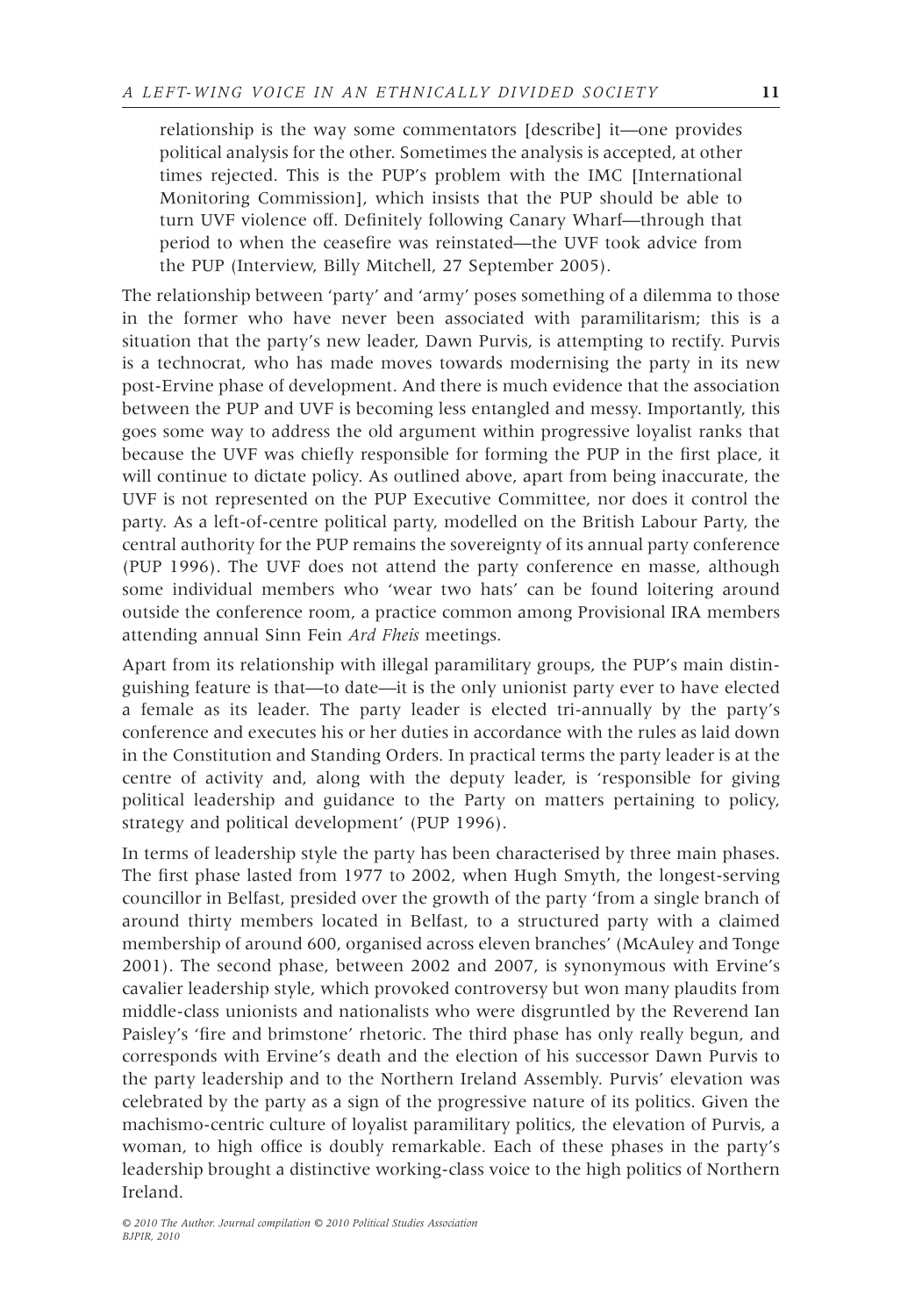Organisationally the PUP draws most of its key support from branches in East and North Belfast, North Down, East Antrim, North Antrim, Mid-Ulster and Londonderry. Empirical evidence generated by the author's survey suggests that branches are tiny, with only four members, on average, regularly attending meetings of the Duncairn and Castle (North Belfast) constituency, while Pottinger in East Belfast recorded the highest turnout of 12 members. These figures, while nongeneralisable, do reinforce how diminutive the PUP actually is at local branch level. In fact in East Antrim, North Down, Strangford and North Antrim only about eight to ten members regularly attend branch meetings; interestingly, despite Hugh Smyth's continued re-election to Belfast City Council for Court Ward in the Woodvale area, no local branch structure actually exists in the Shankill Road area of West Belfast (Interview, Billy Hutchinson, 14 December 2007). While the survey did not reveal the extent of the PUP's overall membership figures, it is probably safe to speculate that the party's membership has substantially decreased from 600 members in 2000 to just over 100 by 2007. If this is the case then approximately half of the party's members attended the annual party conference on 13 October 2007.

In electoral terms the PUP has made little headway (see Figure 1 for electoral performance). This is indicative of other moderate parties operating in societies divided by ethnic cleavages and prone to centrifugal tendencies at the polls (see Mitchell et al. 2009). A process of ethnic outbidding has been in train since the collapse of the old unionist administration in 1972, which saw the DUP gain momentum and the old Unionist party haemorrhage support in various directions.



*<sup>© 2010</sup> The Author. Journal compilation © 2010 Political Studies Association BJPIR, 2010*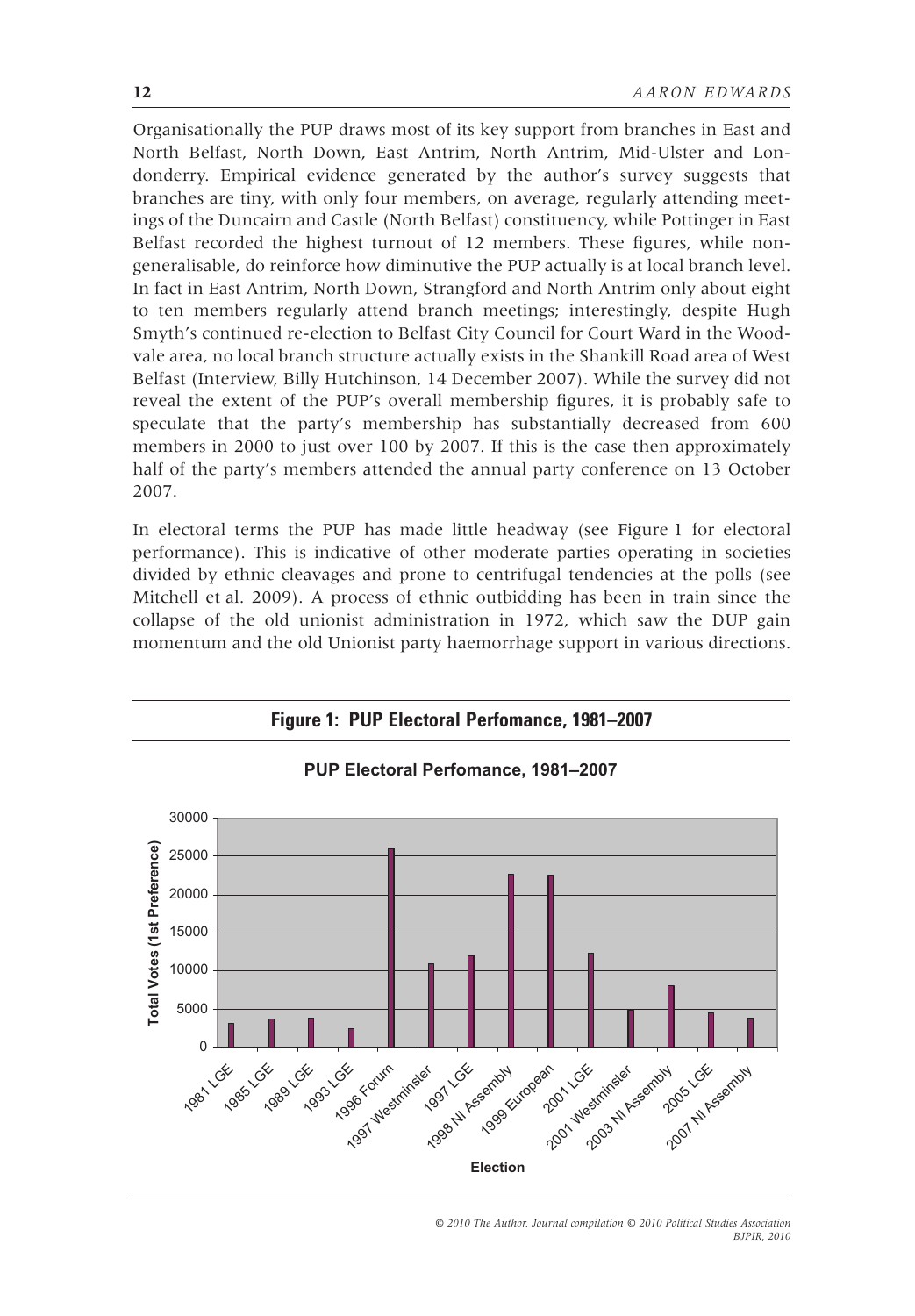The rise of the DUP, especially since 2001, has been explained elsewhere (Farrington 2006), although it is important to point out that the PUP competes directly with the DUP and UUP for support in working-class areas. Notwithstanding this dominance, the DUP and UUP vote remains vulnerable to intra-ethnic fragmentation. By and large they have been able to mitigate this eventuality by maintaining a hard-line stance on issues such as security, partition and the defeat of the IRA. These lines of competition make moderation increasingly difficult but not impossible (Mitchell et al. 2009). As Horowitz (2000, 342) maintains, 'If party competition is taken to mean competition for support from the electorate, rather than all forms of interparty rivalry, then party competition in an ethnic party system occurs within ethnic groups but not across ethnic group lines'.

Historically, the dominant unionist parties have seen off challengers by tackling them on issues where they are weakest: the UUP prosecuted a very effective campaign against the NILP by playing up the latter's 'fence-sitting' attitude towards partition (see Edwards 2009b), while the DUP saw off the UUP by labelling it as soft on republicanism and exploiting the implementation difficulties of the Belfast Agreement to its advantage (DUP 2003). Both the DUP and the UUP have checked the PUP's electoral advance by highlighting the party's 'grubby' association with the UVF, curious in light of mainstream unionism's flirtation with loyalist paramilitarism in the 1970s (Bruce 2007, 121–123).

While ethnic outbidding is often regarded as both negative and threatening to the prudential politics of power-sharing (Esman 2004, 207), recent research has found that not all extremist parties are necessarily destructive of democracy. According to some commentators, the trade-off for many ethnic parties is in the pragmatic decision to modernise their political programmes and structures, and thereby transform themselves in the context of a peace process, from 'exclusive single-identity entities based on sectarian or ethnic membership to more pluralistic entities ready to engage in a wide range of issues' (Gormley-Heenan and MacGinty 2009, 44). Since the Belfast Agreement (1998) the DUP has successfully outmanoeuvred its main unionist rivals, including the UUP and PUP, by becoming a successful 'ethnic tribune' party (for more on this phenomenon see Mitchell et al. 2009).

There is a dearth in scholarly studies of the PUP's electoral performance. At present the party has two local government representatives elected to Belfast City Council and one representative in the Northern Ireland Assembly. The PUP contested its first local election in 1981, though individual members, such as Hugh Smyth, have served on Belfast City Council since 1973. Smyth was also elected to the short-lived Constitutional Convention in 1975–76, though he never gained a seat on a regional basis until 1996, when he was returned as a delegate to the Multi-Party Forum talks. Throughout the 1990s the PUP had an average of four elected representatives scattered across the 26 local authorities, with the highest notable return of seven councillors in 1997 in Belfast, Castlereagh and Newtownabbey councils. In 1998 David Ervine and Billy Hutchinson were returned to the Northern Ireland Assembly constituencies of Pottinger in East Belfast and Oldpark in North Belfast, respectively. Hutchinson lost his seat in 2003, leaving Ervine as the sole PUP MLA at Stormont. Nevertheless, the 2007 Assembly election saw the party's new leader Dawn Purvis increase the PUP's vote in East Belfast, thereby regaining the seat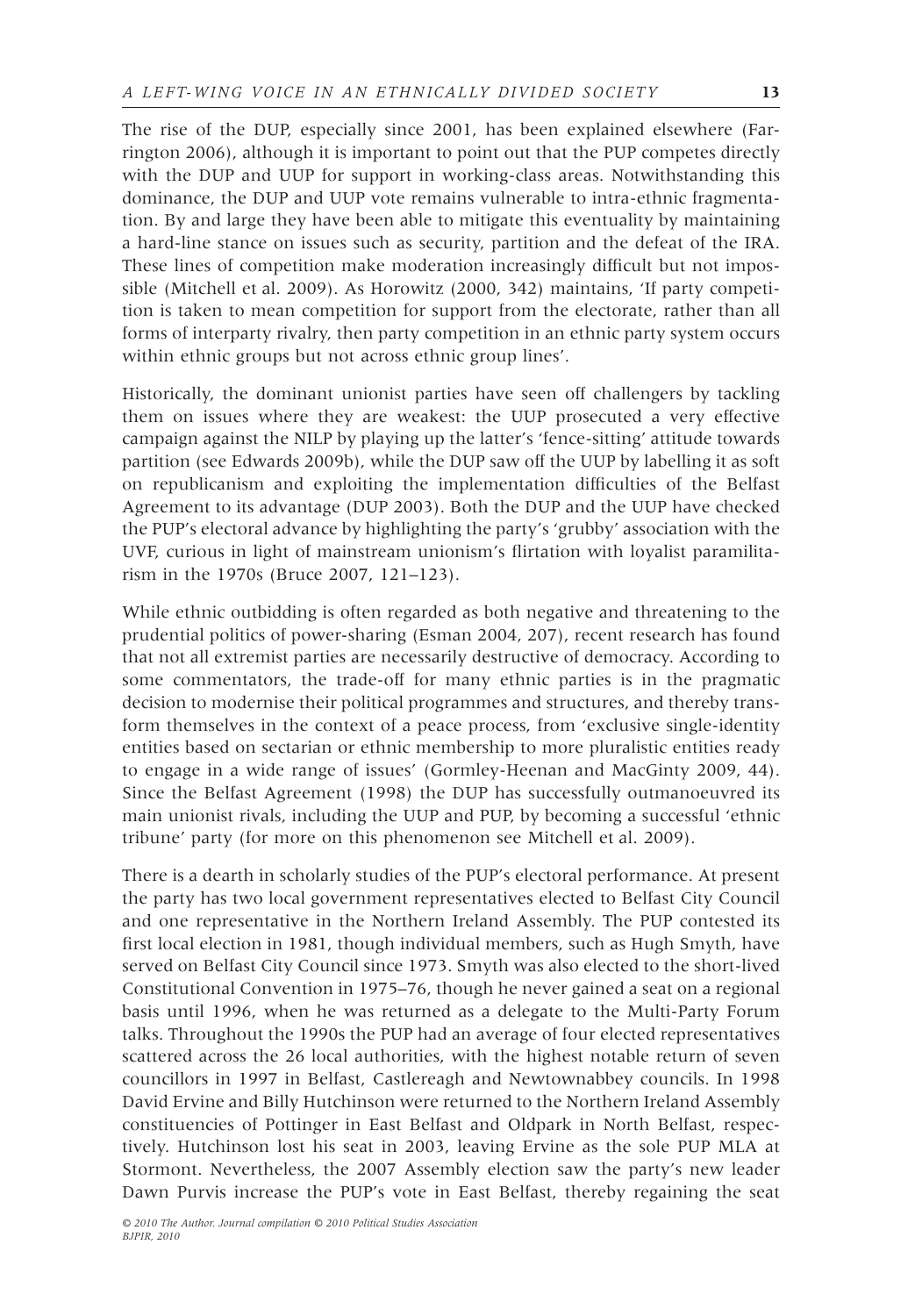previously held by Ervine until his death. Although 'The odds [were] heavily stacked against Ms Purvis holding the only PUP assembly seat' (*Irish News*, 19 February 2007, 6) the election result was 'a particularly good achievement as Purvis defied predictions and actually increased the PUP share of the vote' (McEvoy 2007, 374; see BBC 2007b for full results).

PUP candidates have been drawn disproportionately from the Protestant working class, although this has not always been the case, and those from more affluent backgrounds have been attracted to the party because of their liberal beliefs. For instance, the three candidates in the 2007 Assembly election, Dawn Purvis (East Belfast), Andy Park (South Belfast) and Elaine Martin (North Down), are all representative of this working-class background. Purvis had been a research assistant working for scholars based at the Universities of Huddersfield and Liverpool, while Park was previously a taxi driver and Martin worked as a community development worker in Newtownards. The party's president, Hugh Smyth, is from the working-class Shankill Road area in West Belfast. He is presently the longestserving councillor in Belfast, having been elected in 1973, the year when local government franchise was reformed to make it more democratically representative.11 However, the person who replaced Ervine on Belfast City Council, Dr John Kyle, is a local General Practitioner from East Belfast. Notwithstanding the involvement of professionals such as Kyle the PUP remains a working-class party. Loyalism can best be understood therefore as the political expression of unionism filtered through the mesh of everyday Protestant working-class life. Yet, it is perhaps its close proximity to violence and the desire by many political loyalists to transform their creed beyond mere jingoism that give it its unique character.

### **The PUP and Conflict Transformation**

The PUP's connection to the UVF and RHC has distinguished the party from its political opponents. Described by one senior member of the party as 'the kiss of death for the PUP' (Interview, Billy Hutchinson, 14 December 2007), the UVF has benefited from the political analysis offered by the PUP, particularly since the early 1990s. As ruthless terrorist organisations the UVF and RHC were jointly responsible for approximately 427 deaths (278 Catholics, 106 Protestants and 43 people not from Northern Ireland) between 1966 and 2001 (Sutton 2007; see also Edwards 2009a). Nevertheless, to see the party's significance exclusively in light of the terror campaign unleashed by these illegal groups is disingenuous and provides us with only a skewed view of the PUP's political significance. The next section considers the PUP's own analysis of the conflict and why it believes that it can only be 'transformed', rather than 'resolved' (PUP 2007b).

Arguably, the fragile nature of the paramilitary ceasefires—even after the signing of the Belfast Agreement—continued to cast a long shadow over the peace and political processes, despite IRA decommissioning in 2005 and the UVF's 'no-firststrike' policy. The appointment of an Independent Monitoring Commission (IMC) to report to the British and Irish governments 'on activity by paramilitary groups, on the normalization of security measures in the Province, and on claims by Assembly parties that other parties, or Ministers in a devolved Executive, are not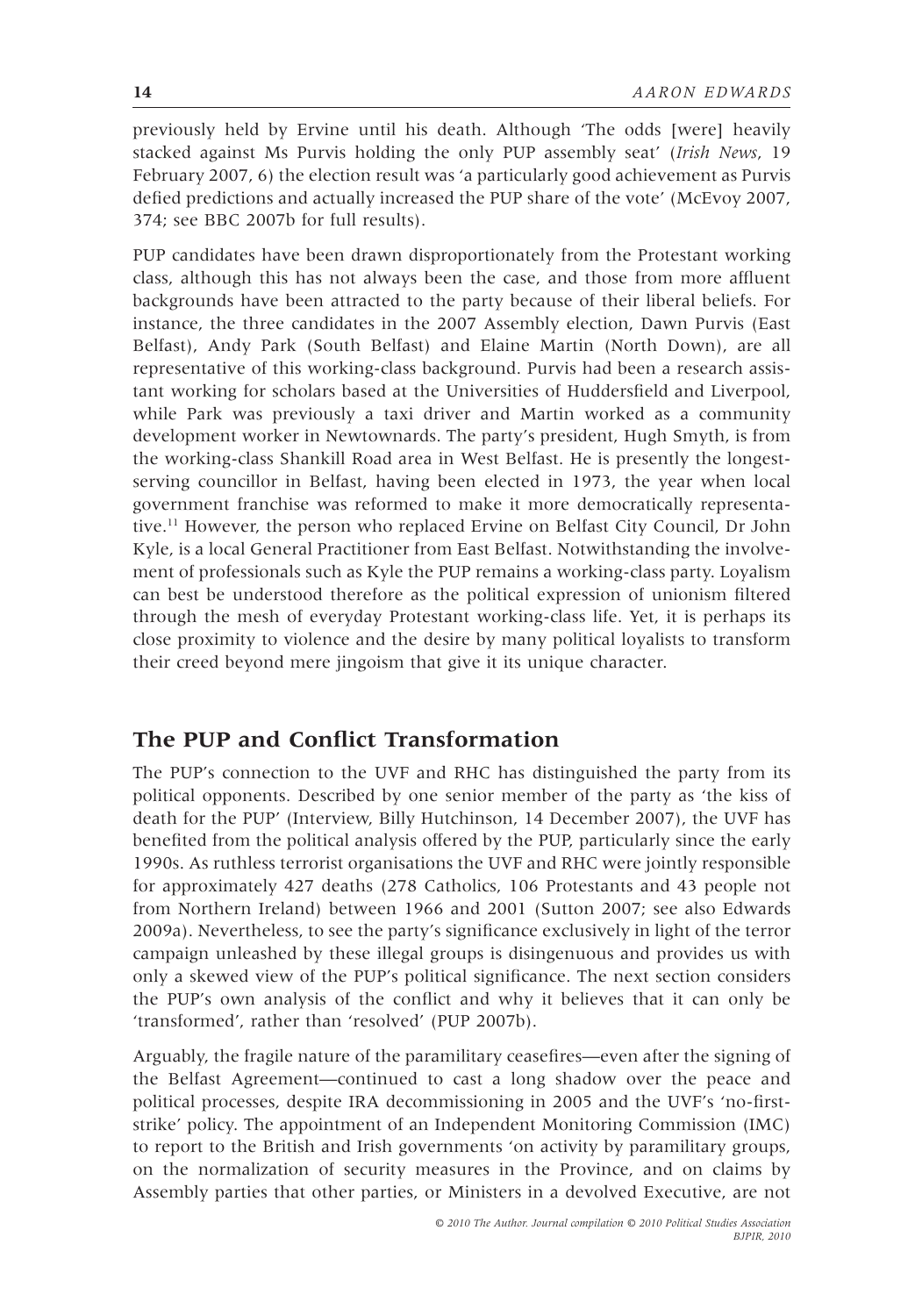living up to the standards required of them' (IMC 2007) is further evidence of how elite-level coercive pressure was applied on paramilitary groups. However, the 'stick' wielded by the IMC on behalf of both governments was counterbalanced by a 'carrot' in the form of overtures to community-based organisations close to paramilitary groups that the British government would aid in the regeneration of loyalist areas. Peter Hain's appointment of David Hanson as the Northern Ireland Office's special envoy to loyalist areas between 2005 and 2007 is just one example of how the British government sought to engage with loyalism. Nonetheless, violence by the Ulster Defence Association (UDA) in South East Antrim and North Down throughout 2007, and the response by the then SDLP Minister for Social Development, Margaret Ritchie, in cutting government funding for loyalist conflict transformation initiatives, is an indication of how precarious state-sponsored funding for grass-roots programmes has been in post-conflict Northern Ireland (Ritchie 2007).

Representatives of the Ulster Political Research Group (UPRG), the political organisation close to UDA thinking, have been working to a similar end goal of conflict transformation as the PUP. Although not a formally constituted party in the traditional sense, the UPRG provides political advice to the UDA, the largest paramilitary organisation in Northern Ireland. The UPRG's membership is spread across Northern Ireland, and this is reflected in its broad-based leadership structure reflecting diverse geographical areas such as North, South, East and West Belfast, North Antrim, South Londonderry and Mid Ulster; its structure mirrors the amorphous nature of the UDA. The UDA and UPRG fragmented in 2006 when the South East Antrim component of the organisation broke away and formed its own politicalmilitary structure. The UPRG shares the same end goal of conflict transformation (*Belfast Telegraph*, 21 September 2006). However, unlike the PUP, it has chosen to implement its vision for conflict transformation by adhering to a 'top-down' model whereby funding is centrally controlled and released to projects on a minimalist basis. The PUP does not control funding for projects but opts instead for 'an equal partnership developed between and within three interlinking strands—political, paramilitary and community' (PUP 2007b), as the preferred methodology for realising transformation beyond violence.

That the Labour government has encouraged 'bottom-up' initiatives throughout its decade in power did not ultimately detract from its willingness to reprimand paramilitaries and those connected to them when deemed necessary (see Powell 2007, 321). For instance, an IMC (IMC 2005) report released on 24 May 2005 inflicted serious injury on the PUP. It drained the party's coffers of important financial resources that had previously been directed towards managing the party's local offices in Protestant working-class areas across Northern Ireland. One immediate casualty was the closure of the PUP's head office on the Shankill Road. Of course the burden of debt was more than financial as the 5 May 2005 elections soon proved. The PUP failed to put forward a single candidate in the Westminster contest and at local government level its 14 candidates were reduced to 13 when Caroline Howarth, one of its senior female activists, withdrew her nomination in favour of standing as a UUP candidate on an anti-Democratic Unionist party ticket. In total the PUP obtained 4,591 votes, falling embarrassingly short of the number needed to return all serving councillors. Billy Hutchinson (Belfast Oldpark) and Tommy Sand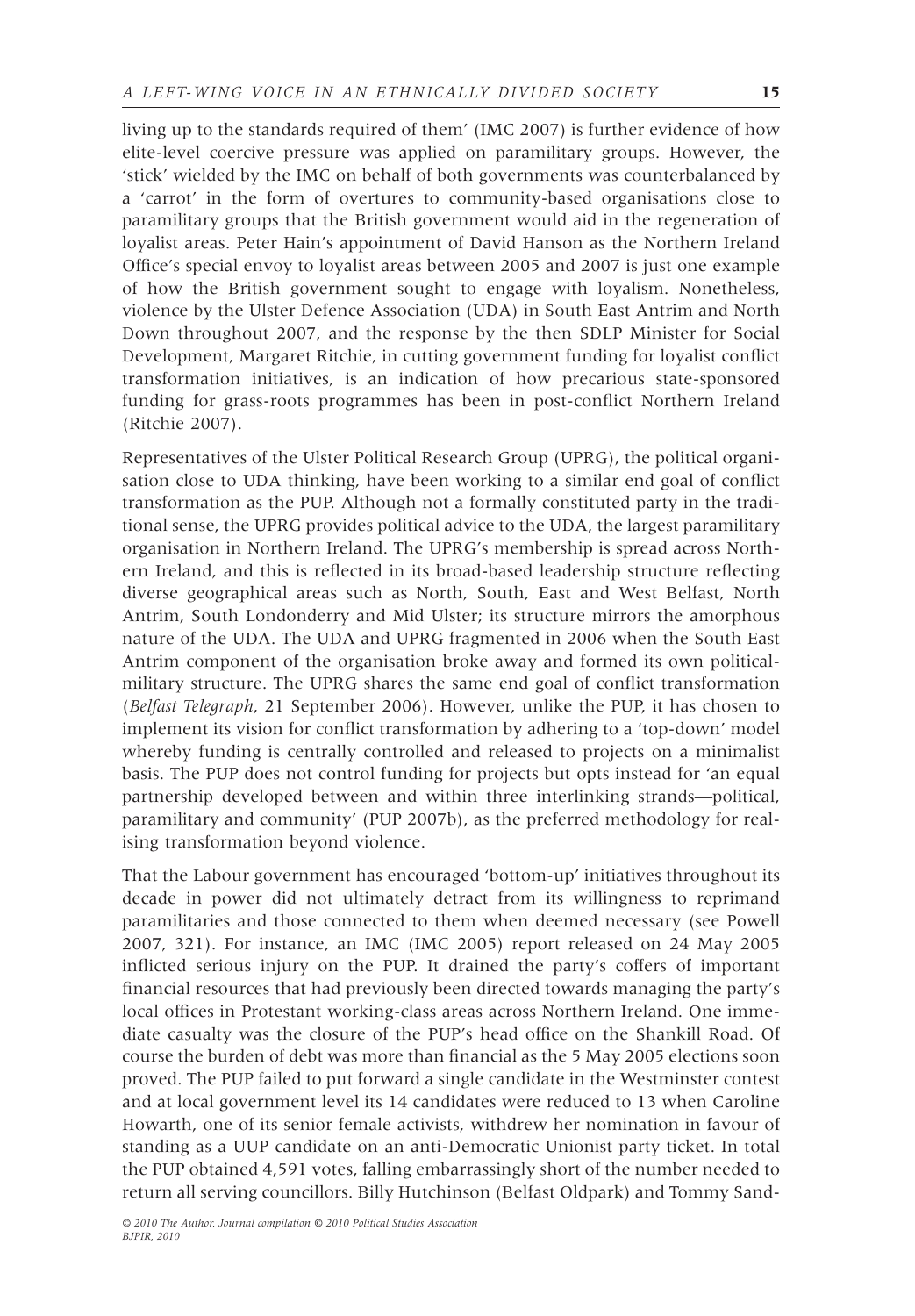ford (Castlereagh Central) both lost their seats in an election that saw the obliteration of the PUP's mandate at the hands of the DUP. Electoral defeats only reinforced the party's determination to redouble its efforts to assist the UVF and RHC in their internal transformation process (Interview, Billy Mitchell, 27 September 2005; see also Edwards and Bloomer (forthcoming)).

The PUP had argued consistently as far back as 1979 that 'there is little likelihood of a British Military Solution' and that a 'Democratic Devolved Administration within the framework of the United Kingdom' was necessary to build a 'better future for all the people of Northern Ireland' (PUP 1979). Devolution, or returning power to local politicians, has been the mainstay of the PUP's policy recommendations to the British government since then and the one methodology by which its policy of conflict transformation could be realised. In the party's discourse devolution is seen as a double-edged mechanism for shifting the balance of power in favour of grass-roots communities while simultaneously managing the conflict. One of the most far-sighted, albeit radical, recommendations advanced by the PUP was the release of political prisoners as a confidence-building measure during the negotiation process in the 1990s. Moreover, the party's support for radical democratic solutions to the conflict has been reflected in all of its policy documents since 1979. It has often illustrated how a settlement could be reached by assessing the importance of ingredients common in other conflicts around the world. Following the murder of 18 British soldiers at Warrenpoint in 1979, the PUP said that its candidates would 'campaign for the building of an Israeli-type border and all that it entails' (PUP 1979). However, in the same document it claimed that it was essential for the British government to take courageous decisions for peace, including 'phased amnesty for persons convicted or detained for clear political offences'.

A common feature of PUP policy documents is the willingness to compromise with ethnic-based rivals. For example, in its 1979 policy document, the PUP drew political comparisons with events in the Middle East to justify its assertion that a de-escalation of the military dimension of the conflict could potentially lead to its transformation: 'One has only to recall the massive Genocidal conflicts of Beirut and Cyprus to be convinced that our people are capable of forging a much better future for our families and future generations' (PUP 1979). This unique brand of compromise politics set the PUP apart from its unionist rivals in the DUP, particularly in the early 1990s. One radical suggestion made by David Ervine in the weeks leading up to the loyalist ceasefire in 1994 was that loyalists would eventually sit down in talks with republicans. 'I might not like it', he said, 'but it ill becomes someone such as me who has called on people to enter the political process to then refute them' (*The Times*, 3 September 1994, 2).

The PUP began to refer to 'conflict transformation' more explicitly in its political discourse in the late 1990s (PUP 1999), in large part because party strategist Billy Mitchell was intimately familiar with the scholarly work of John Paul Lederach. Conflict transformation is a distinct approach to dealing with the legacies of past conflict in societies. It differs from conflict resolution in its focus on human relationships and the recognition that it may take just as long to emerge from conflict as it took to get into it. The term was first utilised by Lederach, who suggests that: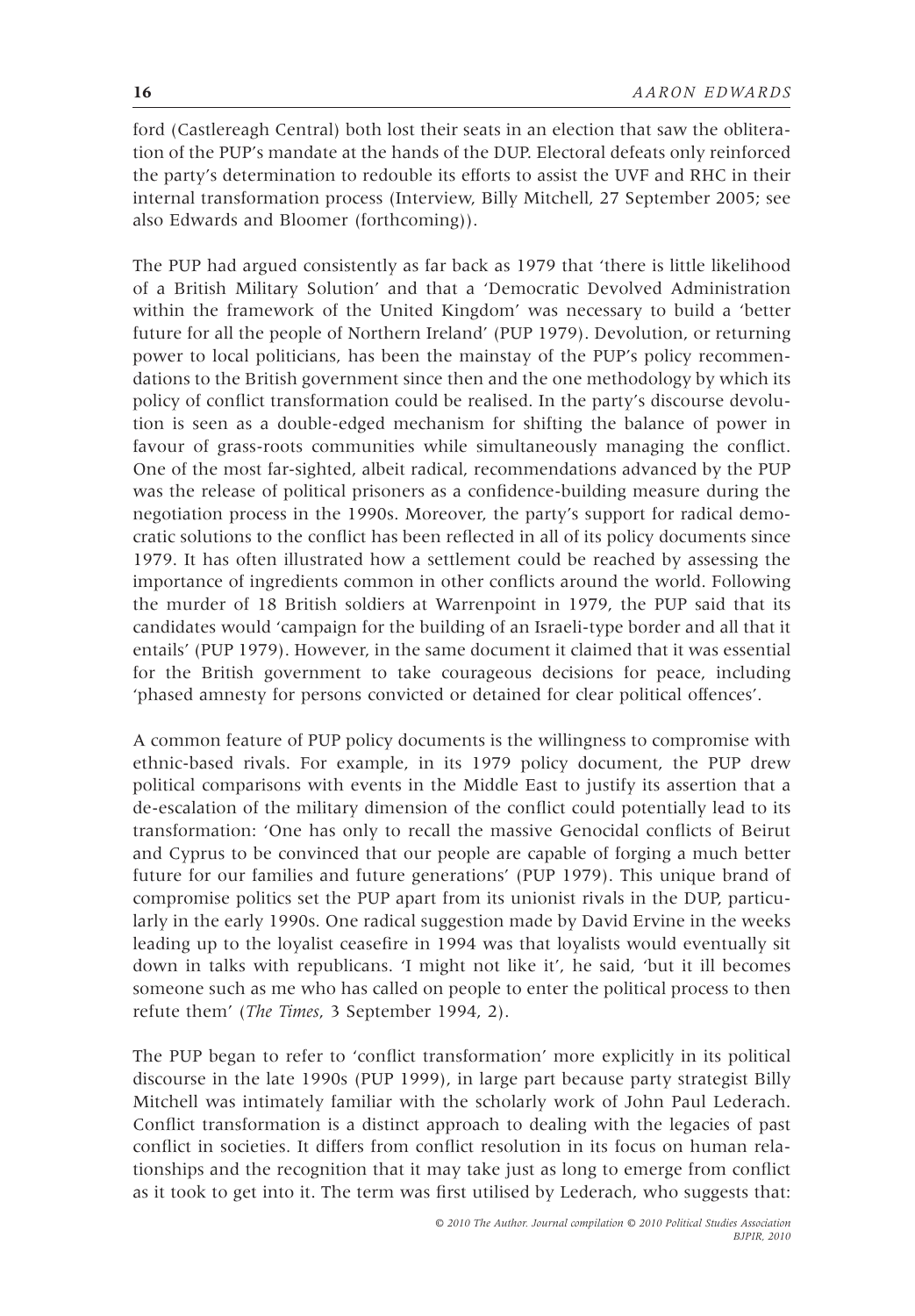conflict transformation represents a comprehensive set of lenses for describing how conflict emerges from, evolves within, and brings about changes in the personal, relational, structural dimensions, and for developing creative responses that promote peaceful change within those dimensions through non-violent mechanisms (Lederach 1997, 83).

Lederach argues that 'we must acknowledge that war—protracted armed conflict is a system, a system that can be transformed only by taking a comprehensive approach to the people who operate it and to the setting in which is rooted' (Lederach 1997, 18). One of the principal methodologies for envisioning conflict transformation is to rebuild fractured relationships, which continue to feed on antagonism. For Lederach, '*Relationship building* suggests that training is not solely concerned with increasing an individual's capacity and skill, but seeks also to develop and build relationships both in and across the lines of the division in the context of protracted conflict' (Lederach 1997, 109, emphasis in original).

This particular approach to conflict resolution is often derided because of its inability to grapple with the harsh realities of the international political system or the state-centric conceptualisation of war and conflict harboured by realists. Lederach argues that, as a direct consequence, political scientists have avoided peace-building in the main due to the conflict transformationist reliance on the emotional and social-psychological elements of peace-building (Lederach 1997, 34–152).

In congruence with Lederach's understanding of conflict, the PUP advocates 'conflict transformation rather than resolution, as unionism and nationalism are diametrically opposed political philosophies'; although the party believes that the 'manner of how these competing political ideals engage can be transformed to a non violent one' (PUP 2007b). In order to understand the approach to conflict transformation favoured by the PUP and its associated community activists in Northern Ireland it is necessary to ascertain how it sees itself relating to its key Protestant working-class support base. Often the term is used by loyalists without a firm understanding of what it means and this has led, indirectly perhaps, to a misunderstanding of how the PUP has actually utilised Lederach's philosophy. Notwithstanding the negative equity placed on conflict transformation by those commentators suspicious of loyalist motives (Feeney 2007; McKay 2007), the approach can aid us in our understanding of the PUP's politics for the following reason: the classical idea of political parties as coherent entities is dissipating in an increasingly global world and it may be necessary to construct a new typology based on new empirical realities (Gunther and Diamond 2003). The PUP provides us with a working example of a party that has served as an umbrella to an outer core of community-based activists (who are not card-carrying members of the party) but who nonetheless share the party's ideals. This has ensured that the PUP has survived electoral and political meltdown because of the community and voluntary sector complexion of its key activists (see Bloomer 2008).

The PUP's efforts to transform the conflict have certainly met with failure in many respects. The decision by the UVF to halt its armed campaign on 3 May 2007 was eventually followed up with a further statement on 29 June 2009 that the organisation had put its arms beyond use. The May 2007 statement announcing the UVF's intentions was read out by Gusty Spence, who became a prominent PUP strategist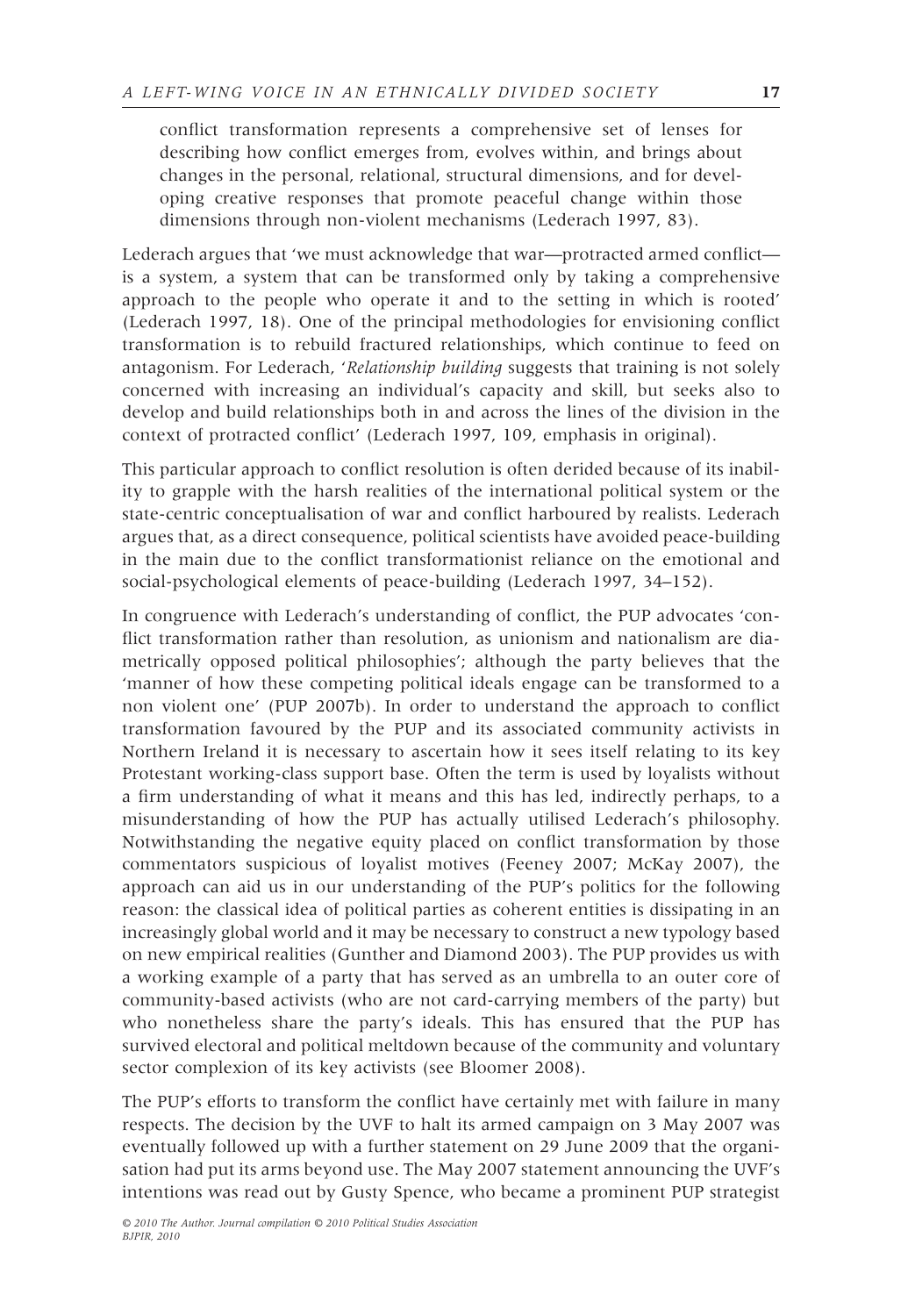following his release from prison in the early 1980s for UVF-related offences. Spence was flanked by the former PUP MLA Billy Hutchinson and the director of the UVF/RHC-linked Ex-Prisoner Interpretative Centre (EPIC), Tom Roberts. PUP leader Dawn Purvis sat opposite, listening attentively. When the UVF finally rendered its arms beyond use in June 2009 the PUP was again present. Purvis made a statement that drew upon the party's discourse since the late 1970s, highlighting its compromise politics and articulating the view that it was right to support the peace process (Purvis 2009). The presence of Purvis and Hutchinson on both occasions illustrates starkly how the party remains a key actor in loyalist paramilitary politics; it also throws into sharp relief the PUP's continuing cavalier attitude towards transforming the UVF and RHC beyond violence. While the Belfast Agreement reiterated the commitment of all participants to 'the total disarmament of all paramilitary organisations', no formal steps were undertaken to implement a topdown disarmament, demobilisation and reintegration programme for former combatants. The relevant section of the Agreement reads:

They [participants] also confirm their intention to continue to work constructively and in good faith with the Independent Commission, and *to use any influence they may have*, to achieve the decommissioning of all paramilitary arms within two years following endorsement in referendums North and South of the agreement and in the context of the implementation of the overall settlement (Belfast Agreement 1998, emphasis added).

The PUP chose instead to take a 'bottom-up' view of decommissioning and held firm to its position that:

- (1) Each armed group within those communities has a duty to develop its own internal conflict transformation process.
- (2) Political and community activists within these communities have a duty to help empower local people to take ownership of their communities and develop a new progressive brand of loyalism.

This vignette also invites the important question of how a slavish commitment to conflict transformation might actually improve the PUP's electoral standing in the longer term. It may be some time before we can embark on a satisfactory answer.

### **PUP Discourses on Social Justice and Inequality**

Conflict transformation is not the only distinguishing feature of the PUP's bottom-up approach to the peace and political processes in Northern Ireland. A common thread running throughout its class-based political programme is the central narrative of social justice and inequality. In her maiden speech to the PUP's annual conference on 13 October 2007 the party's new leader Dawn Purvis stressed the need for Northern Ireland's politicians to tackle the inequalities evident in society. In her estimation the gap between rich and poor was growing and sectarianism and racism remained endemic problems in everyday life. Couching her calls in the discourse of social justice Purvis said:

We want a health service that works from the bottom up, tackling the inequalities in the community and empowering people, enabling them to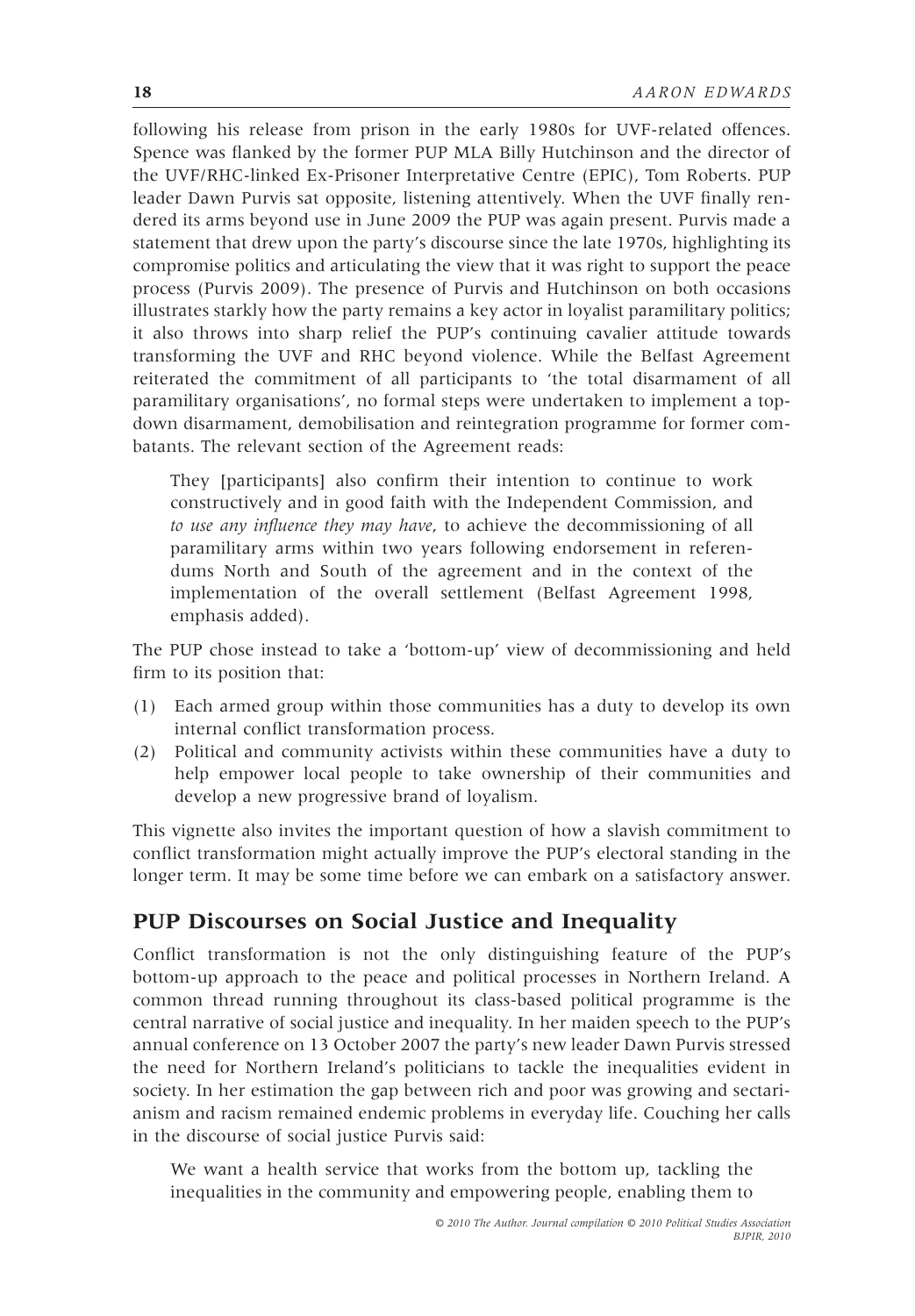make informed choices about their lifestyle. And after 40 years of blatant discrimination against mainly working-class women, we want the Abortion Act extended to Northern Ireland (*Irish News*, 15 October 2007, 13).<sup>12</sup>

Importantly, the theme of equality and fair treatment has permeated the PUP's discourse for over two decades. It formed the basis of the party's first electoral manifesto in 1981 and underpinned its statement of objectives encapsulated in the seminal *Sharing Responsibility* policy document issued in 1985. A decade later Gusty Spence (1995) was stressing that 'The ordinary men and women of this small country must be facilitated when their desire is for democratic institutions and an honourable decent life based on equality'. That rallying call has appeared in almost all of the PUP's electoral communiqués since the mid-1990s.

The PUP's discourse of equality and social justice also correlates with the spirit and letter of the Belfast Agreement. In the Agreement, the relevant section on equality reads that all citizens of Northern Ireland have the 'right to equal opportunity in all social and economic activity, regardless of class, creed, disability, gender or ethnicity' (Belfast Agreement 1998). By making equality the cornerstone of its political programme the PUP has set itself firmly within the mainstream of the human rights culture encapsulated in the Agreement and the subsequent St Andrews Agreement (2006) which paved the way for the historic agreement between Ian Paisley and Gerry Adams in 2007. This is important given that the 'language of the agreement is the language of the guaranteed rights to equality' (Horowitz 2002, 196). It also demonstrates the PUP's commitment to St Andrews, which again places 'equality and human rights at the heart of the new dispensation in Northern Ireland' (St Andrews Agreement 2006).

As the excerpt from Peter Bunting's speech headlining this article suggests, the PUP punches above its weight because it represents something 'bigger' than just one seat in the local Assembly. Indeed, as this article has argued, the PUP is symptomatic of a long lineage of left-of-centre political parties with a strong social conscience that has placed the concerns of the Northern Ireland working class at the forefront of its political programme. In an era of globalisation the clear lines of division between the old tiers of class alliance are fragmenting and becoming ever more blurred, yet the PUP still chooses to articulate a democratic socialist message for its workingclass support base. This is significant in itself, mainly because it demonstrates how the PUP refuses to campaign on purely ethnic issues or to engage in ethnic outbidding with its main rivals in the UUP and DUP (see Horowitz 2000; Gormley-Heenan and MacGinty 2009).

That is not to say that the PUP has never engaged in a limited exercise of ethnic outbidding per se: it has. One has only to examine the party's 2007 Assembly election manifesto, in which 'socialism' was not mentioned at all, yet the terms 'union' and 'unionism' were mentioned 20 times. Moreover, the party's attitude with respect to its temporary (and ill-fated) alliance with the UUP in the latter's Assembly group laid bare both a middle-class disgust for paramilitarism and a rampant hostility for the PUP's politics (*Belfast Newsletter*, 18 May 2006; *Irish News*, 17 August 2006). UUP leader Sir Reg Empey justified Ervine's inclusion in the group as part of a wider process to engage with loyalist paramilitaries and persuade them to abandon the politics of the gun (*Irish News*, 26 March 2006). Interestingly,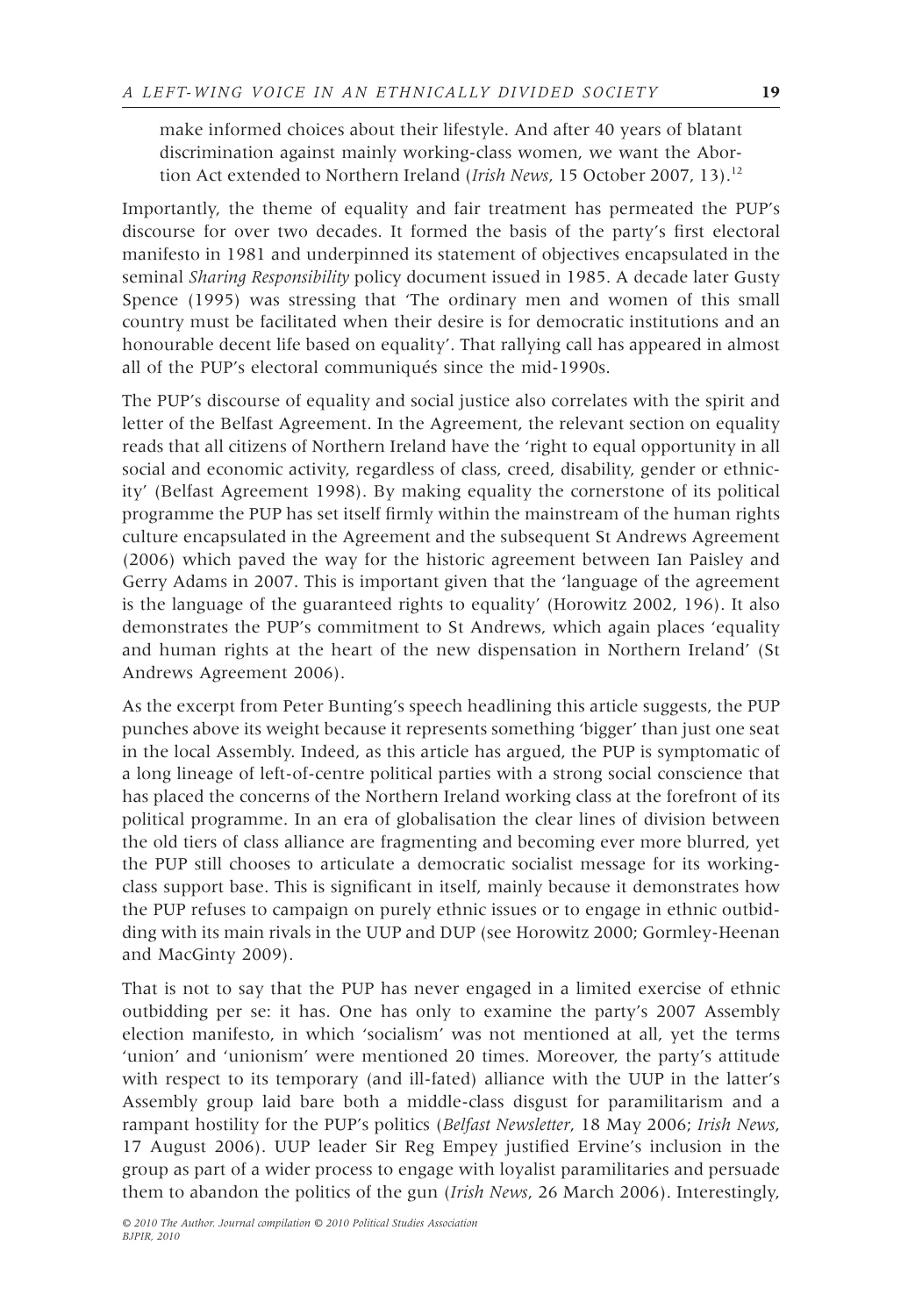Ervine's 'Faustian pact' left some nationalist commentators bewildered at the prospect of the PUP abandoning its own distinctive brand of working-class unionism by design (Feeney 2006). While the UUP failed to transform the UVF beyond violence it did make a noble attempt to 'dissociate itself from the threat, and the fact, of violence' (Walker 2004, 215).

## **Conclusion**

Ulster loyalist politics has been chronically under-researched and under-theorised since the outbreak of the Troubles. Indeed, most of what we know about loyalism is informed by those who view the Protestant working class as exotic and deeply irrational (McKay 2000; Hastings 2005; Howe 2005). This article has taken a different view. Observing the PUP from close quarters it has situated the party in the context of two decades of (sporadic) scholarly literature on Ulster loyalism (see, for example, Bruce 1992; McAuley 2005; Spencer 2008; Spencer and McAuley (forthcoming)). Moreover, while some authors have focused explicitly on the agential direction provided by PUP 'elites' (Garland 2001; Fearon 2002; Sinnerton 2003), others have concentrated on the party's structural connection to paramilitary groups (Cusack and McDonald 2000), the criminality associated with Ulster loyalism and the influence of both 'party' and 'army' on the peace process. This article has built on the recent empirical-based work on Ulster loyalism (see McAuley and Hislop 2000; McAuley and Tonge 2003; Wood 2006; Edwards 2007 and 2009a; Gallaher 2007; Spencer 2008) in order to advance the debate on the PUP, important not least in that there has been a far greater intellectual fascination with Irish republicanism (see English 2003; Maloney 2007; Bean 2007; Frampton 2009).

Furthermore, this article has sought to analyse the PUP in light of the developing literature on ethnic parties. Its central purpose has been to analyse the concepts of ethnicity and class within the PUP in more detail and to ask how they impact on the party's understanding of the peace process in Northern Ireland. I have argued that while ethnicity is an important variable in understanding the PUP's unique 'voice', what really distinguishes it from other unionist parties is the protean class-based character of its membership. Moreover, the article has detailed the party's career *vis-à-vis* broader political developments in the region, as well as how individual members interpret the nature of their party and its place in the surrounding political landscape. The PUP's contribution to politics has been to democratise the peace process by offering a unique grass-roots-based perspective. Finally, the article asked what the party's contribution has actually been to advancing the peace process in Northern Ireland. The answer outlined here is that the PUP has played an important stabilising role in furthering the conflict transformation process and in articulating a social justice and equality agenda, aspects of its left-leaning programme that set it apart from other ethnic parties in the region. Despite some rather jaundiced critiques of the party's anticipated demise the PUP will continue to remain a distinctive voice in Northern Irish politics.

## **About the author**

**Aaron Edwards**, Senior Lecturer, Department of Defence and International Affairs, Royal Military Academy Sandhurst, Camberley, Surrey GU15 4PQ, UK, email: *a.edwards@rmas.mod.uk*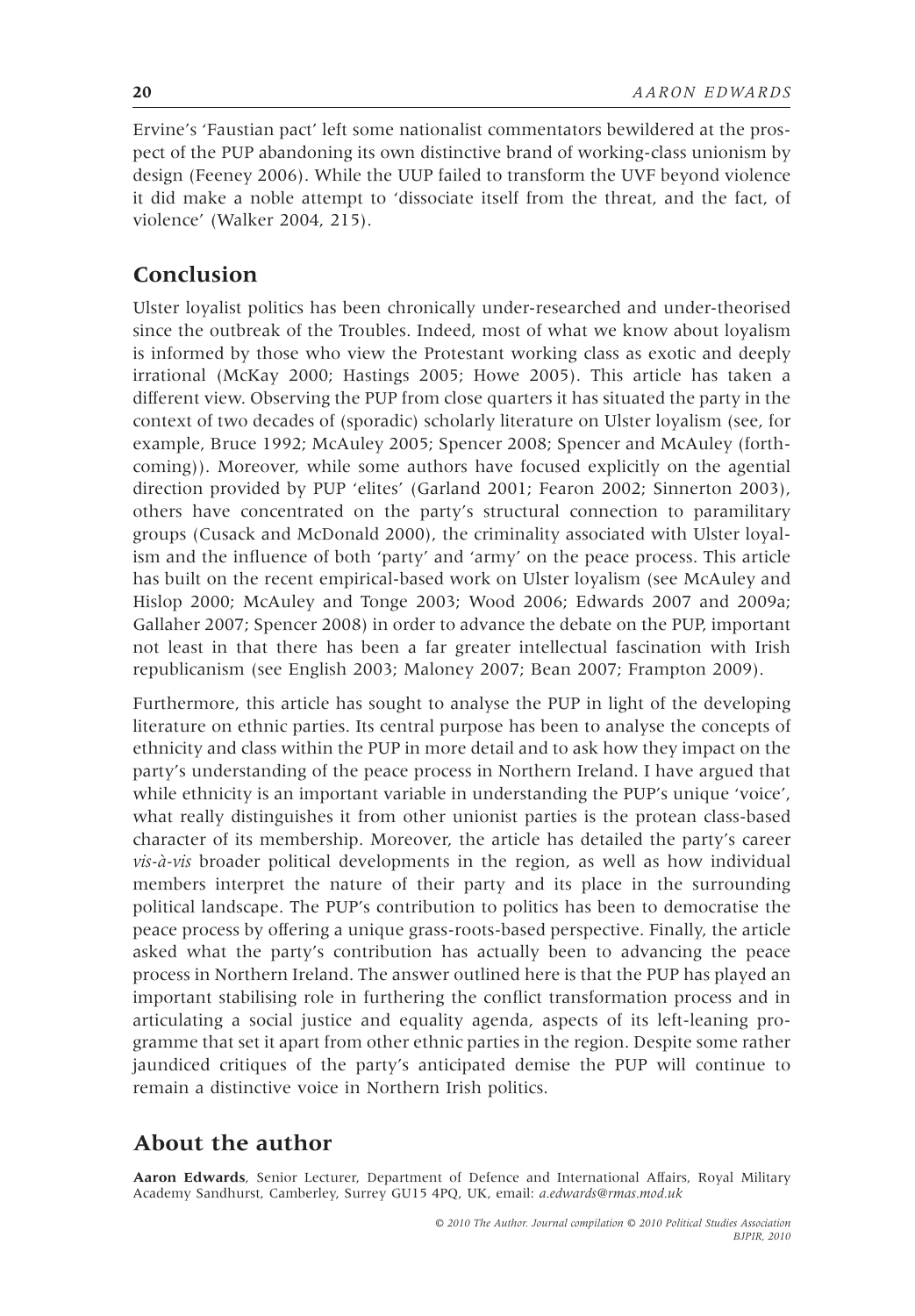#### **Notes**

I would like to thank PUP leader Dawn Purvis MLA and her party's Executive Committee for facilitating my research. Dugald McCullough, Stewart Finn and Brian Lacey were particularly helpful, as too were Bill Adamson, Stephen Bloomer, the late David Ervine, Billy Hutchinson, Dougie Jamison, the late Billy McCaughey, the late Jim McDonald, the late Billy Mitchell, Andy Park, Catherine Robinson and Gusty Spence. Stephen Bloomer and Joanne McEvoy offered some superb comments on earlier drafts. Stephen, especially, provided much-needed research assistance and encouragement when my morale was flagging. James McAuley, Eamonn O'Kane and Jon Tonge offered some strategic advice on the publication process. Finally, I wish to thank the five anonymous reviewers and the editors for reading the piece and suggesting revisions. The views expressed in this article are the author's and not necessarily those of the Royal Military Academy Sandhurst, the Ministry of Defence or any other UK government agency.

- 1. The author surveyed party members at the PUP's annual conference on 13 October 2007. Respondents were asked about their reasons for joining the party, their political identity, the composition of local branches, the party's policies and so on. Out of 52 party members (total PUP membership is approximately 100) attending the conference 31 returned surveys, giving a 60 per cent response rate. There are obvious limitations to utilising a sample this small to test hypotheses rigorously and one certainly cannot generalise with any strong degree of authority but it does provide us with impressionistic insight into the key variables animating the party's membership.
- 2. David Ervine was the well-known and articulate loyalist politician who played a key role in facilitating the paramilitary ceasefires in 1994. A former UVF member who was sentenced to 11 years' imprisonment, he was elected to Belfast City Council in 1997 and returned to the Northern Ireland Assembly in 1998. Ervine laid the foundations for UVF/RHC decommissioning in June 2009. He died in January 2007.
- 3. This article disagrees with the flawed assumption that ethnicity is simply a mask for class conflict. Indeed, opinion poll data suggest that most people in Northern Ireland make political choices based on ethnicity and national identity (Hayes and McAllister 1999, 36–41). While the PUP is certainly left leaning in its political outlook, it seeks a redistribution of rights, such as equality and social justice, principally for the Protestant working class. That does not contradict the fact that there are those in the PUP who wish to reach out to the Catholic community, but they are in a minority. According to Donald Horowitz (2000, 340), 'The electoral survival of socialist parties only when they espouse ethnic causes, and their conspicuous electoral failure when they do so, attests to the pre-emptive power of ethnic party systems'. The PUP has clearly espoused its commitment to the union between Great Britain and Northern Ireland. Interestingly, some scholars (Little 2002; Ashe 2006 and 2007) have made similar observations on gender and ethno-national conflict, especially in relation to political allegiance and identity in Northern Ireland.
- 4. The Belfast or Good Friday Agreement (GFA) was signed on 10 April 1998 following all-party talks involving the principal political parties in Northern Ireland, with the exception of the DUP which stayed out of the process and campaigned vigorously against the GFA because it admitted 'terrorists into government' and would lead to 'unaccountable' and 'unworkable government' (DUP 2003).
- 5. Horowitz (2000, 293) suggests that 'To be an ethnic party, a party does not have to command an exclusive hold on the allegiance of group members. It is how the *party's* support is distributed, and not how the *ethnic group's* support is distributed, that is decisive ... Whether ethnic parties emerge—and when—how many of them, their relative strength, and their interactions all have much to do with group division and cohesion. And the contours of the party system in an ethnically divided society have a profound effect on the ethnic outcomes of party politics' (emphases in original).
- 6. Jim McDonald was one of the founders of the Progressive Unionist Group in 1977–78, which became the PUP in 1979, and an influential member of the party's Executive Committee until his death in May 2009. He believed strongly in the socialist basis of the PUP's programme and helped to draft party policies from the late 1970s onwards. He was a former member of the NILP.
- 7. Dawn Purvis became leader of the PUP following the death of David Ervine in January 2007. She had previously been party chairperson and worked closely with PUP members to develop a more robust branch system across Northern Ireland. Purvis was elected party leader by the Executive in January 2007 and her nomination was unanimously ratified at the PUP's annual conference on 13 October 2007. She held Ervine's seat in the Northern Ireland Assembly election in March 2007. Reaffirming the PUP's commitment to democratic socialism in her maiden speech to the Northern Ireland Assembly Purvis (2007) stated: 'As long as there is poverty, and as long as there is inequality in education, health and gender, it will be my duty to articulate the needs of the working and workless classes in East Belfast'.
- 8. Billy Hutchinson was elected to Belfast City Council in 1997 and returned to the Northern Ireland Assembly in 1998, although he lost his Assembly seat in 2003 and Council seat in 2005. Hutchinson had served a life sentence for UVF activities and—when released—remained close to the UVF leadership. He acted as the organisation's interlocutor with the international Independent Commis-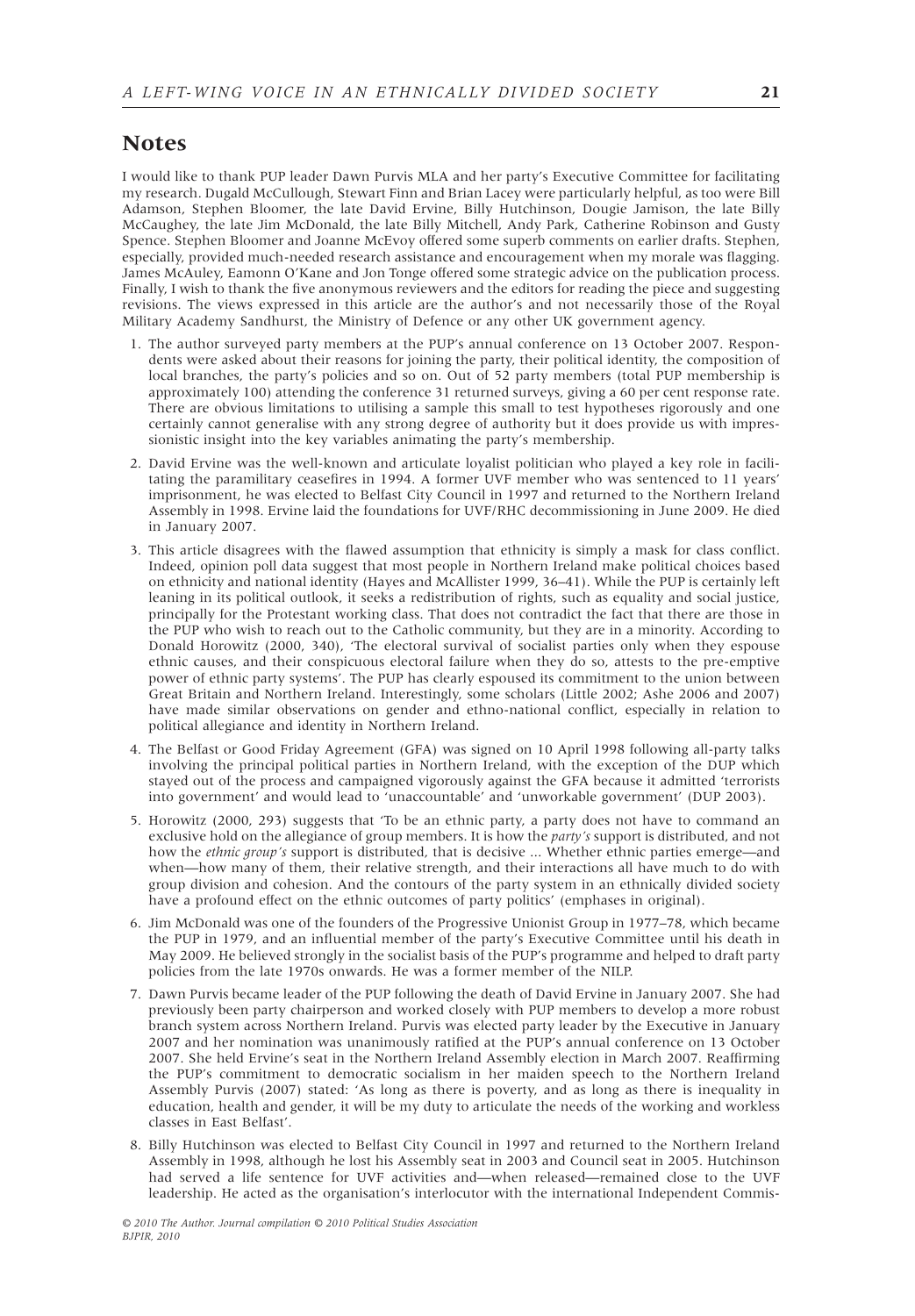sion on Decommissioning, established under the terms of the Belfast Agreement. He is now a community development worker in North Belfast.

- 9. Billy Mitchell was a senior PUP strategist and conflict mediation practitioner based in North Belfast. He had been a senior member of the UVF in the 1970s, subsequently serving 14 years in prison. He was one of the key facilitators of the loyalist ceasefire in 1994. Mitchell favoured a Christian Socialist interpretation of the PUP's programme based on his British labourist tendencies. Although he died in July 2006, he had been responsible for driving forward the conflict transformation process, which eventually led to the decommissioning of UVF/RHC weapons in June 2009.
- 10. According to the party's own rules if you are not 'on the books' you are not a member, yet in practice this is not as straightforward as it sounds. One former Executive Committee member who wished to remain anonymous describes the relationship as often 'a one-way street between the party and the army'. However, this is not a 'permanent arrangement—and in fact it is more than likely that personnel will be recalled at short notice' (Interview, former PUP Executive member, 14 November 2007). To complicate things further this recall can happen instantaneously as follows: at a local level, UVF Activist A (who, for instance, is also a PUP member) can attend a liaison meeting with the PUP, but UVF Activist B can, by 'changing hats', 'pull rank' and force through or overturn decisions taken by the PUP representation if it affects the UVF's interests in the area. An analysis of the UVF's military strategy can be found in Edwards (2009a).
- 11. The antiquated electoral franchise was reformed in 1973. It was one of the grievances that led to the outbreak of the conflict in the late 1960s.
- 12. In terms of gender politics, the PUP's policy on abortion has been one of Dawn Purvis' significant contributions to this sensitive issue. At a time when some Labour MPs are backing calls for the extension of the Abortion Act (1967) to Northern Ireland, there were allegations that Prime Minister Gordon Brown had made a secret deal with the pro-life lobby group in Northern Ireland, spearheaded by the DUP but also gaining unprecedented support from Sinn Fein, the SDLP and UUP. See O'Hara (2008).

#### **Bibliography**

- Ashe, F. (2006) 'The Virgin Mary complex: Feminism and Northern Ireland politics', *Critical Review of International Social and Political Philosophy*, 9:4, 145–68.
- Ashe, F. (2007) 'Gendering ethno-nationalist conflict in Northern Ireland', *Ethnic and Racial Studies*, 30:5, 766–786.
- BBC (2007a) 'Reaction to PUP leader's death'. Available online at: http://news.bbc.co.uk/1/hi/ northern\_ireland/6242353.stm (Accessed 14 October 2007).
- BBC (2007b) 'Northern Ireland election overview'. Available online at: http://news.bbc.co.uk/1/shared/ vote2007/nielection/html/main.stm (Accessed 14 October 2007).
- Bean, K. (2007) *The New Politics of Sinn Féin* (Liverpool: Liverpool University Press).
- Belfast Agreement (1998) *Agreement Reached in the Multi-Party Negotiations* (Belfast: Northern Ireland Office).
- Bew, P., Gibbon, P. and Patterson, H. (2002) *Northern Ireland 1921–2001: Political Forces and Social Classes: Revised and Updated Version* (London: Serif).
- Bloomer, S. (2008) 'Bridging the militarist–politico divide: The Progressive Unionist party and the politics of conflict transformation', in A. Edwards and S. Bloomer (eds), *Transforming the Peace Process in Northern Ireland: From Terrorism to Democratic Politics* (Dublin: Irish Academic Press), 28–43.
- Bruce, S. (1992) *The Red Hand: Protestant Paramilitaries in Northern Ireland* (Oxford: Oxford University Press).
- Bruce, S. (2001) 'Terrorists and politics: The case of Northern Ireland's loyalist paramilitaries', *Terrorism and Political Violence*, 13:2, 27–48.
- Bruce, S. (2007) *Paisley: Religion and Politics in Northern Ireland* (Oxford: Oxford University Press).
- Bunting, P. (2007) The Billy McCaughey Memorial Lecture 2007, Speech delivered to the Progressive Unionist Party Annual Conference by the Assistant General Secretary of the Irish Congress of Trade Unions, 13 October.
- Chandra, K. (2001) 'Ethnic bargains and group instability', *Politics and Society*, 29:3, 337–362.

Chandra, K. (2005) 'Ethnic parties and democratic stability', *Perspectives on Politics*, 3:2, 235–252.

Coulter, C. (1999) 'The Absence of Class Politics in Northern Ireland', *Capital and Class*, 69, 77–100.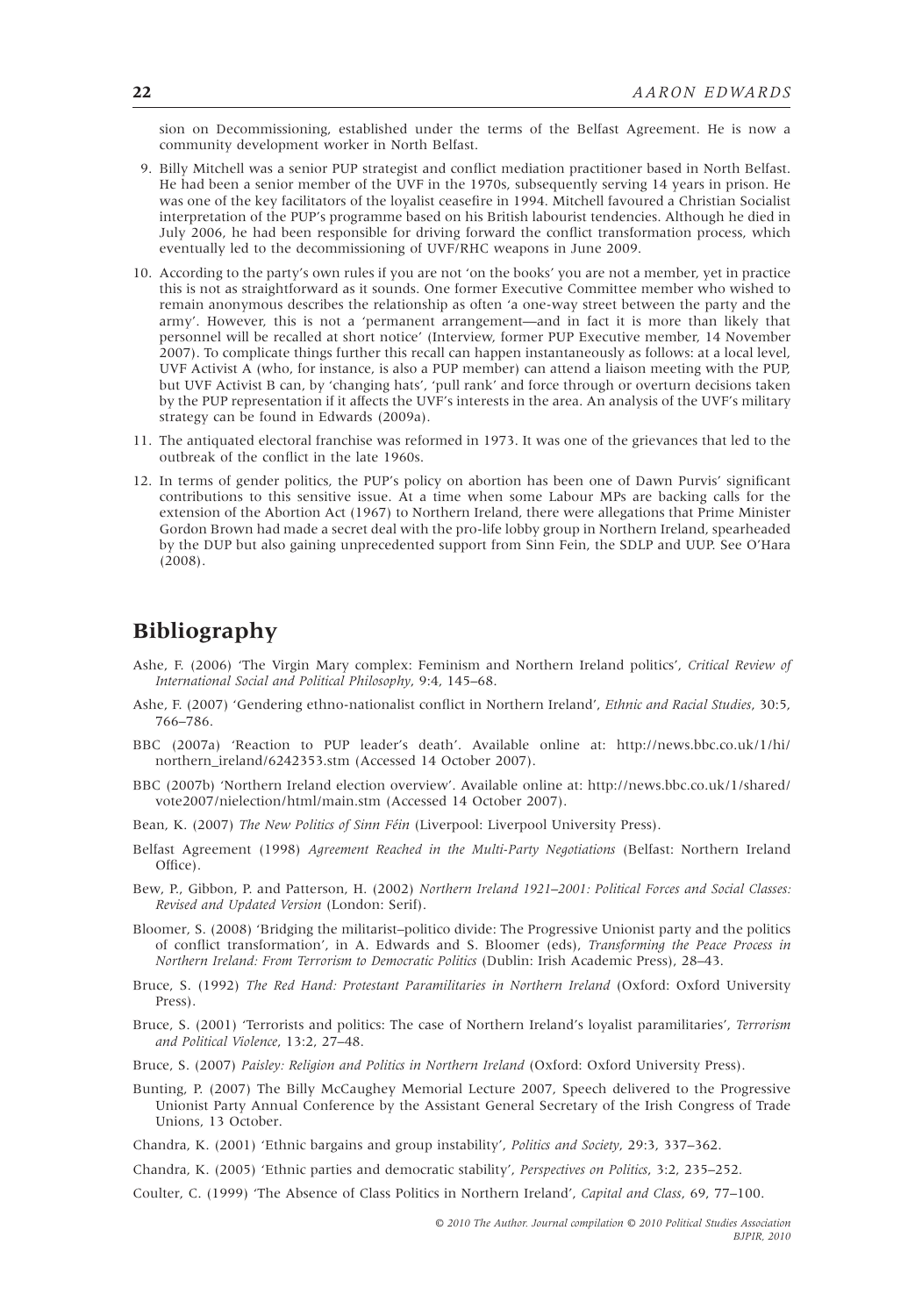Cunningham, M. (2001) *British Government Policy in Northern Ireland, 1969–2000* (Manchester: Manchester University Press).

Cusack, J. and McDonald, H. (2000) *UVF* (2nd edn) (Dublin: Poolbeg).

- DUP (2003) 'Towards a new agreement: DUP analysis vindicated—a critical assessment of the Belfast Agreement five years on'. Available online at: http://www.dup.org.uk/pdf/DupNewAgree.pdf (Accessed 12 June 2009).
- Edwards, A. (2007) 'Democratic socialism and sectarianism: The Northern Ireland Labour Party and Progressive Unionist party compared', *Politics*, 27:1, 24–31.
- Edwards, A. (2008) 'The Northern Ireland Labour Party and Protestant working class identity', in M. Busteed, F. Neal and J. Tonge (eds), *Irish Protestant Identities* (Manchester: Manchester University Press), 347–359.
- Edwards, A. (2009a) 'Abandoning armed resistance? The Ulster Volunteer Force as a case-study of strategic terrorism in Northern Ireland', *Studies in Conflict and Terrorism*, 32:2, 146–166.
- Edwards, A. (2009b) *A History of the Northern Ireland Labour Party: Democratic Socialism and Sectarianism* (Manchester: Manchester University Press).
- Edwards, A. and Bloomer, S. (forthcoming) 'Transforming loyalist communities: A participatory peace research approach', in G. Spencer and J. W. McAuley (eds), *Ulster Loyalism after the Good Friday Agreement: Politics, Processes and Futures* (Basingstoke: Palgrave).
- English, R. (2003) *Armed Struggle: A History of the IRA* (London: Pan Macmillan).
- Enloe, C. H. (1973) *Ethnic Conflict and Political Development* (Boston: Little, Brown and Company).
- Ervine, D. (1998) *Speech to the Progressive Unionist Party's Annual Conference*.
- Ervine, D. (2002) 'Redefining loyalism', in J. Coakley (ed.), *Changing Shades of Orange and Green: Redefining the Union and Nation in Contemporary Ireland* (Dublin: University College Dublin Press).
- Ervine, D. (2006) *Speech to the Progressive Unionist Party's Annual Conference*.
- Esman, M. J. (2004) 'Ethnic pluralism: Strategies for conflict management', in A. Wimmer, R. J. Goldstone, D. L. Horowitz, U. Joras and C. Schetter (eds), *Facing Ethnic Conflicts: Toward a New Realism* (Oxford: Rowman & Littlefield), 203–211.
- Farrington, C. (2006) *Unionism and the Peace Process in Northern Ireland* (Basingstoke: Palgrave Macmillan).
- Farrington, C. (2008) 'Loyalists and unionists: Explaining the internal dynamics of an ethnic group', in A. Edwards and S. Bloomer (eds), *Transforming the Peace Process in Northern Ireland: From Terrorism to Democratic Politics* (Dublin: Irish Academic Press), 28–43.
- Fearon, K. (2002) *The Conflict's Fifth Business: A Brief Biography of Billy Mitchell* (Belfast: Linc Resource Centre). Available online at: http://www.linc-ncm.org/No.2.PDF (Accessed 5 September 2009).
- Feeney, B. (2006) 'Cunning plan is "assisted suicide" for UUP', *Irish News*, 17 May, 2.
- Feeney, B. (2007) ' "Whataboutery" is classic avoidance technique', *Irish News*, 4 October, 2.
- Finlay, A. (2001) 'Defeatism and Northern Protestant Identity', *Ethnopolitics*, 1:2, 3–20.
- Frampton, M. (2009) *The Long March: The Political Strategy of Sinn Féin, 1981–2007* (Basingstoke: Palgrave Macmillan).
- Gallaher, C. (2007) *After the Peace: Loyalist Paramilitaries in Post-Accord Northern Ireland* (New York: Cornell University Press).
- Garland, R. (2001) *Gusty Spence* (Belfast: Blackstaff).
- Gellner, E. (1983) *Nations and Nationalism* (Oxford: Basil Blackwell).
- Gormley-Heenan, C. (2001) *From Protagonist to Pragmatist: Political Leadership in Societies in Transition* (Derry/Londonderry: INCORE).
- Gormley-Heenan, C. and MacGinty, R. (2009) 'Ethnic outbidding and party modernization: Understanding the Democratic Unionist party's electoral success in the post-Agreement environment', *Ethnopolitics*, 7:1, 43–61.
- Gunther, R. and Diamond, L. (2003) 'Species of political parties: A new typology', *Party Politics*, 9:2, 167–199.
- Hastings, M. (2005) 'The last writhings of a society left beached by history', *The Guardian*, 15 September, 33.
- Hayes, B. C. and McAllister, I. (1999) 'Ethnonationalism, public opinion and the Good Friday Agreement', in J. Ruane and J. Todd (eds), *After the Good Friday Agreement: Analysing Political Changes in Northern Ireland* (Dublin: UCD Press), 30–48.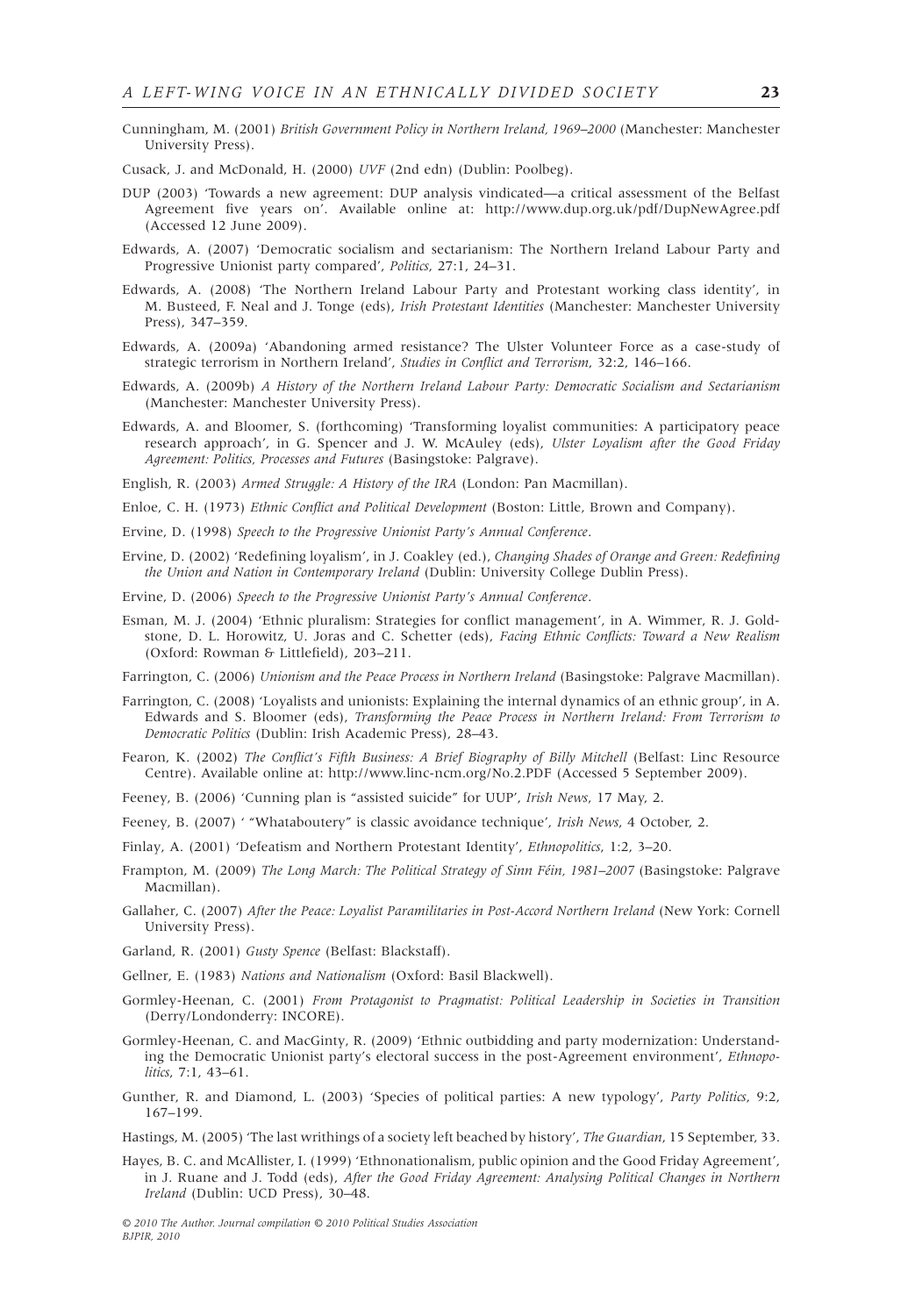Horowitz, D. (1971) 'Three dimensions of ethnic politics', *World Politics*, 23:2, 232–244.

- Horowitz, D. (2000) *Ethnic Groups in Conflict* (Berkeley, CA: University of California Press).
- Horowitz, D. (2002) 'Explaining the Northern Ireland Agreement: The sources of an unlikely constitutional consensus', *British Journal of Political Science*, 32:2, 193–220.
- Howe, S. (2005) 'Mad Dogs and Ulstermen: The Crisis of Loyalism: Part One', *Open Democracy*, 28 September 2005. Archived at: http://www.opendemocracy.net/globalization-protest/loyalism\_2876. jsp. Accessed 15 October 2005.
- Independent Monitoring Commission (IMC) (2005) *The Fifth Report of the Independent Monitoring Commission* (London: HMSO).
- Independent Monitoring Commission (IMC) (2007) 'About the IMC'. Available online at: http:// www.independentmonitoringcommission.org (Accessed 5 April 2007).
- Lederach, J. P. (1997) *Building Peace: Sustainable Reconciliation in Divided Societies* (Washington, DC: United States Institute of Peace).
- Little, A. (2002) 'Feminism and the politics of difference in Northern Ireland', *Journal of Political Ideologies*, 7:2, 163–177.
- McAuley, J. W. (2002) 'The emergence of new loyalism', in J. Coakley (ed.), *Changing Shades of Orange and Green: Redefining the Union and Nation in Contemporary Ireland* (Dublin: University College Dublin Press), 106–122.
- McAuley, J. W. (2004) '"Just fighting to survive": Loyalist paramilitary politics and the Progressive Unionist party', *Terrorism and Political Violence*, 16:3, 522–543.
- McAuley, J. W. (2005) 'Whither new loyalism? Changing loyalist politics after the Belfast Agreement', *Irish Political Studies*, 20:3, 323–340.
- McAuley, J. W. and Hislop, S. (2000) '"Many roads forward": Politics and ideology within the Progressive Unionist party', *Etudes Irlandaises*, 25:1, 173–192.
- McAuley, J. W. and Tonge, J. (2001) 'Full report of research activities and results: The role of "extraconstitutional" parties in the Northern Ireland Assembly'. Paper presented to the Economic and Social Research Council, ESRC Award L327253058.
- McAuley, J. W. and Tonge, J. (2003) 'Over the rainbow? Relationships between loyalists and republicans in the Northern Ireland Assembly', *Etudes Irlandaises*, 28:1, 177–198.
- McEvoy, J. (2007) 'The Northern Ireland Assembly election 2007', *Irish Political Studies*, 22:3, 367–381.
- McGarry, J. and O'Leary, B. (1995) *Explaining Northern Ireland: Broken Images* (Oxford: Blackwell).
- McGarry, J. and O'Leary, B. (2004) *The Northern Ireland Conflict: Consociational Engagements* (Oxford: Oxford University Press).
- McKay, S. (2000) *Northern Protestants: An Unsettled People* (Belfast: Blackstaff).
- McKay, S. (2007) 'Frankie says relax, Ritchie has no-one to back her up', *Irish News*, 17 October.
- Maloney, E. (2007) *A Secret History of the IRA: Second Edition* (London: Penguin).
- Mitchell, P. (1995) 'Party competition in an ethnic dual party system', *Ethnic and Racial Studies*, 18:4, 772–797.
- Mitchell, P., Evans, G. and O'Leary, B. (2009) 'Extremist outbidding in ethnic party systems is not inevitable: Tribune parties in Northern Ireland', *Political Studies*, 57:2, 397–421.
- Murray, G. and Tonge, J. (2005) *Sinn Fein and the SDLP: From Alienation to Participation* (London: Hurst).
- Nelson, S. (1984) *Ulster's Uncertain Defenders: Protestant Political, Paramilitary, and Community Groups and the Northern Ireland Conflict* (Belfast: Appletree).
- Northern Ireland Assembly Research Report (2007) *Northern Ireland Assembly Election Report 2007* (Belfast: NI Assembly Research and Library Services).
- O'Hara, M. (2008) 'We're talking about women's lives', *The Guardian*, 17 October 2008. Available online at: http://www.guardian.co.uk/lifeandstyle/2008/oct/17/women-northernireland (Accessed 1 November 2008).
- Powell, J. (2007) *Great Hatred, Little Room: Making Peace in Northern Ireland* (London: The Bodley Head).
- Progressive Unionist Group (1979) *Proposed Democratic Devolved Administration for Northern Ireland* (Belfast: PUG).
- Progressive Unionist Party (PUP) (1981) *Movement towards a Democratic Devolved Administration for Northern Ireland: Presentation to the Secretary of State for Northern Ireland, Tuesday, 6 October, 1981* (Belfast: PUP).